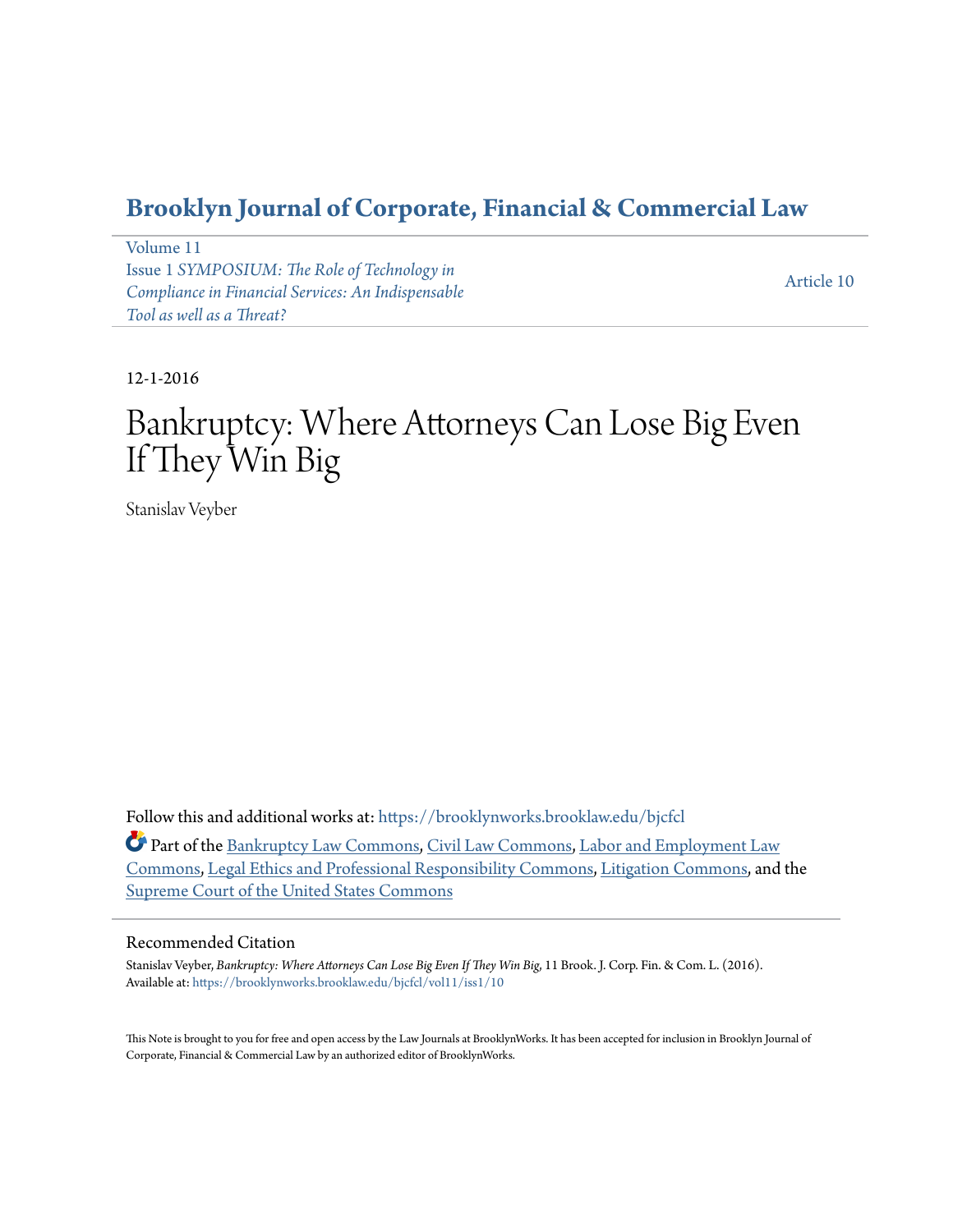# **BANKRUPTCY: WHERE ATTORNEYS CAN LOSE BIG EVEN IF THEY WIN BIG**

#### **ABSTRACT**

*Historically, bankruptcy attorneys received the short end of the stick and were paid less for their services than attorneys in other fields of law. With the Bankruptcy Reform Act of 1978, Congress attempted to reduce the discrepancy in compensation. However, after the Supreme Court's decision in Baker Botts v. ASARCO, L.L.C., the playing field remains unequal for bankruptcy attorneys. Following this decision, if a debtor disputes their attorney's fee application, attorneys are at a disadvantage and cannot recover fees for defending their fee application. As a result, bankruptcy attorneys take an effective pay cut if they are faced with a fee application dispute, because they must either settle or litigate. Without adequate safeguards in place, the Supreme Court has left bankruptcy attorneys defenseless. This Note argues that creating a higher standard for disputing fee applications, one involving the United States Trustee's Office more, would protect bankruptcy attorneys from prejudicial treatment and fix the unfair situation they are currently placed in.*

#### **INTRODUCTION**

Attorneys, like all professionals, expect to get paid for their work. Attorneys are compensated a number of different ways—for example, on a contingency basis, statutory basis, or on an hourly or flat rate basis.<sup>1</sup> Attorney compensation varies across different fields of law as well. Historically, bankruptcy attorneys would receive the short end of the stick and would not receive reasonable compensation for their services.<sup>2</sup> With the enactment of the Bankruptcy Reform Act of 1978, Congress intended to compensate bankruptcy attorneys similarly to attorneys in other fields.<sup>3</sup>

In a bankruptcy proceeding, professionals employed by the debtor including attorneys—are compensated using the statutory framework

<sup>1</sup>*. See, e.g*., 18 U.S.C. § 3006A(d)(1) (2012); MODEL RULES OF PROF'<sup>L</sup> CONDUCT r. 1.5 (AM. BAR ASS'<sup>N</sup> 2013).

<sup>2</sup>*. See* 2 COLLIER ON BANKRUPTCY § 328.02 (Lawrence P. King et al. eds., 15th ed. 1996); *see also* ASARCO L.L.C. v. Barclays Capital, Inc., 702 F.3d 250, 258 (5th Cir. 2012) (section 328(a) attempts to define compensation at the beginning of a professional's engagement, and "eliminate the previous uncertainty associated with professional compensation in bankruptcy proceedings, even at the risk of potentially underpaying, or, conversely, providing a windfall to, professionals retained by the estate.").

<sup>3</sup>*. See* 124 CONG. REC. 33,994 (1978) ("[T]he policy of this Section is to compensate attorneys and other professionals serving in a case under title [11] at the same rate as the attorney or other professional would be compensated for performing comparable services other than in a case under title [11]."); *see also In re* UNR Indus., Inc., 986 F.2d 207, 209 (7th Cir. 1993) ("In [Section] 330 and its legislative history Congress expressed its intent that compensation in bankruptcy matters be commensurate with the fees awarded for comparable services in non- bankruptcy cases.").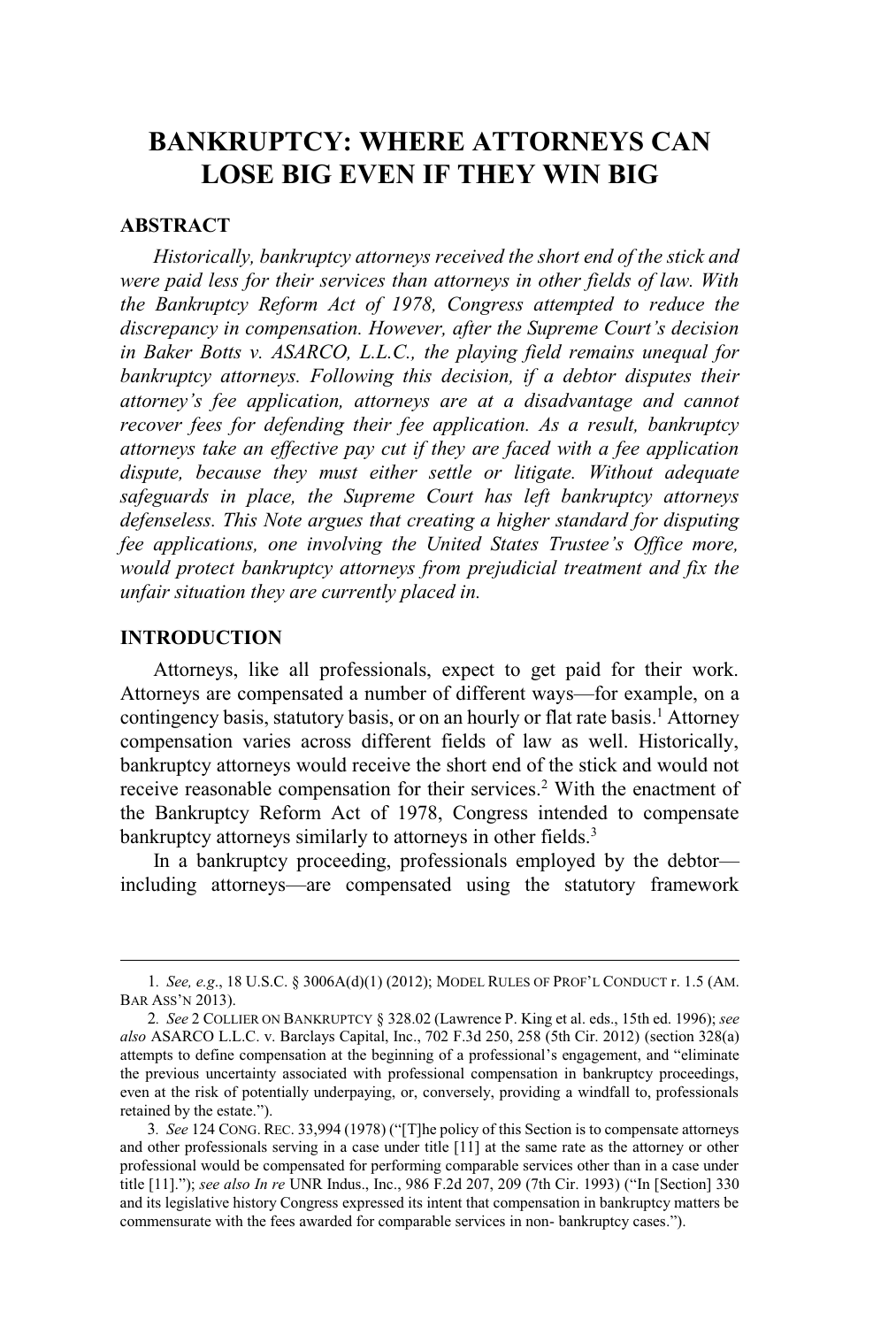provided in Sections 330 and 328 of the Bankruptcy Code.<sup>4</sup> However, determining what constitutes reasonable compensation for a bankruptcy attorney, as well as the possible adjustments to that compensation (i.e., fee enhancements), has resulted in much debate when dealing with Section 330.

Unlike attorneys in other fields, bankruptcy attorneys are required to prepare "fee applications" for review by the parties, the court, and the United States Trustee, in order to receive compensation from the debtor's estate.<sup>5</sup> Attorneys' fees are classified as an administrative expense and receive priority in a bankruptcy proceeding, right after secured claims, domestic support obligations, and inadequate protection claims.<sup>6</sup> The fees are subject to reduction if the court or trustee believes them to be excessive and to not meet the statutory requirements of "reasonable" and "actual and necessary." These terms are not congressionally defined and, instead, have been judicially interpreted by case law.<sup>7</sup>

Any party involved may challenge an attorney's fee application, which forces the attorney to either concede and receive a reduction in fees, or incur costs to defend the fee application. Courts were previously split as to whether the attorney may be compensated for expenses incurred during the defense of a fee application.<sup>8</sup> On June 15, 2015, in *Baker Botts v. ASARCO LLC*, 9 the Supreme Court addressed the issue of compensation for fee application defenses and decided to prohibit the reimbursement of attorneys' fees in such circumstances.<sup>10</sup> As a result, debtors are armed with an advantage when negotiating for a reduction in attorneys' fees, leaving attorneys without proper protections. Justice Breyer's dissent in *Baker Botts* presented an example: "Consider a bankruptcy attorney who earns \$50,000—a fee that reflects her hours, rates, and expertise—but is forced to spend \$20,000 defending her fee application against meritless objections."<sup>11</sup> As a result, if the bankruptcy court decides not to reimburse the \$20,000 incurred for defending the fee application, the attorney is effectively paid only \$30,000, which makes the \$50,000 initial award artificial and insufficient.

This Note addresses the issues attorneys face with their fee applications subsequent to the Supreme Court's *Baker Botts* decision. Part I briefly reviews the history of compensation in bankruptcy and explains Section 330

<sup>4</sup>*. See* 11 U.S.C. §§ 330 and 328 (2012) (section 328 governs only compensation where there was a prior agreement including a retainer or an hourly rate.); *see* Caleb J. Bartel, *Professional Compensation in Bankruptcy: Using Contract Law Principles to Interpret Ambiguous Retention Orders*, 9 TRANSACTIONS: TENN. J. BUS. L. 149, 177 (2007).

<sup>5</sup>*. See* 11 U.S.C. § 330(a).

<sup>6</sup>*. See id*. § 507.

<sup>7</sup>*. See id.* § 330(a)(1)–(4).

<sup>8</sup>*. Compare* Boyd v. Engman, 404 B.R. 467, 488 (W.D. Mich. 2009) (allowing compensation for fee defense), *with* Frazin v. Haynes & Boone, L.L.P. (*In re* Frazin), 413 B.R. 378, 437–38 (Bankr. N.D. Tex. 2009) (disallowing compensation for fee defense).

<sup>9</sup>*. See generally* Baker Botts L.L.P. v ASARCO L.L.C., 135 S. Ct. 2158 (2015).

<sup>10</sup>*. See id.*

<sup>11</sup>*. Id.* at 2170 (Breyer, J., dissenting).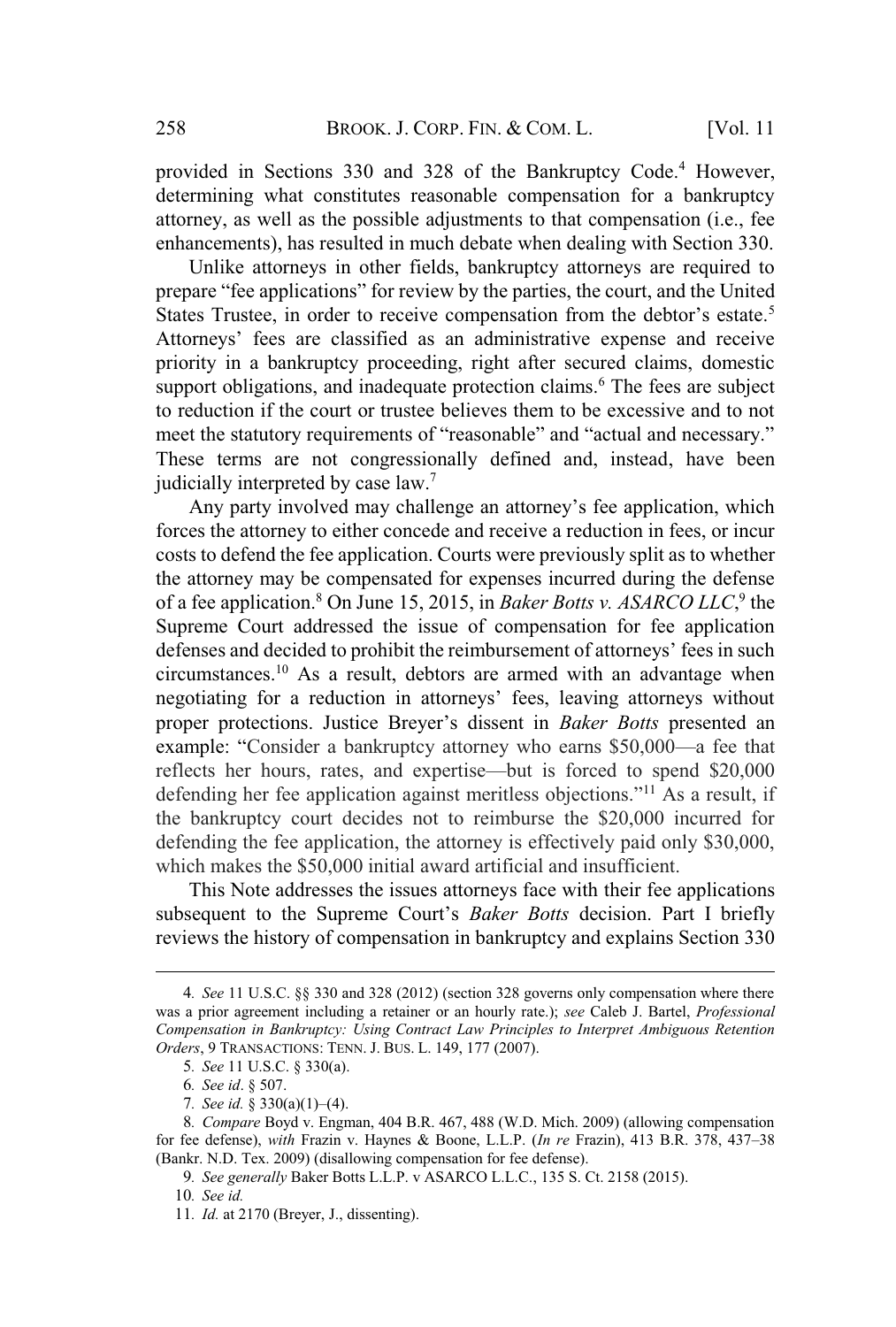of the Bankruptcy Code. Part II examines the "American Rule," which was essential to the Court's decision, and points out the problems when applying that rule to cases defending fee applications. Part III analyzes the Court's *Baker Botts* decision and its negative implications for the bankruptcy system. Part IV provides possible amendments to Section 330 and proposes judicial solutions that would protect attorneys from frivolous fee-defense litigation, by stipulating certain standards a debtor must meet before challenging a fee application.

## **I. THE COMPENSATION SCHEME IN BANKRUPTCY PROCEEDINGS**

Before 1978, bankruptcy professionals were compensated "on a strictly quantum meruit basis."<sup>12</sup> Quantum meruit is defined as: "[t]he reasonable value of services; damages awarded in an amount considered reasonable to compensate a person who has rendered services in a quasi-contractual relationship[;]" or "[a] claim or right of action for the reasonable value of services rendered."<sup>13</sup> However, bankruptcy attorneys were historically compensated on the "lower end of the spectrum of reasonableness."<sup>14</sup> The courts explained that "[s]ince attorneys assisting the trustee in the administration of a bankruptcy estate are acting not as private persons but as officers of the court, they should not expect to be compensated as generously for their services as they might be were they privately employed."<sup>15</sup>

Congress enacted the Bankruptcy Reform Act of 1978, in an attempt to reform the bankruptcy system and, in the process, Congress readjusted how bankruptcy professionals were compensated.<sup>16</sup> Congress explained that since professionals would earn less in bankruptcy than in other fields, it would result in a lack of bankruptcy professionals, because they would leave bankruptcy to enter into more profitable fields.<sup>17</sup> Congress sought to prevent attorney attrition from the bankruptcy practice and, as a result, overruled prior justifications, such as conservation of the estate and economy of administration, when determining compensation. Thus, Congress allowed bankruptcy professionals to be compensated comparably to professionals in other fields $18$ 

<sup>12</sup>. COLLIER ON BANKRUPTCY, *supra* note 2.

<sup>13</sup>*. Quantum meruit*, BLACK'<sup>S</sup> LAW DICTIONARY (10th ed. 2014).

<sup>14</sup>*. See* Am. Benefit Life Ins. Co. v. Baddock (*In re* First Colonial Corp. of Am.), 544 F.2d 1291, 1289–99 (5th Cir. 1977), *superseded by statute*, 11 U.S.C. § 330 (2012) (internal quotation marks omitted).

<sup>15</sup>*. Id.*; *see also* Mass. Mut. Life Ins. Co. v. Brock, 405 F.2d 429, 432–33 (5th Cir. 1968) (holding that the interest of the public—especially the debtor and creditors—could limit compensation to a debtor's counsel), *superseded by statute*, 11 U.S.C. § 330 (2012).

<sup>16</sup>*. See* COLLIER ON BANKRUPTCY, *supra* note 2.

<sup>17</sup>*. See* H.R. REP. NO. 598, at 329–30 (1977); *see also* S. REP. NO. 989, at 40–41 (1978).

<sup>18</sup>*. See* H.R. REP. NO. 598; S. REP. NO. 989.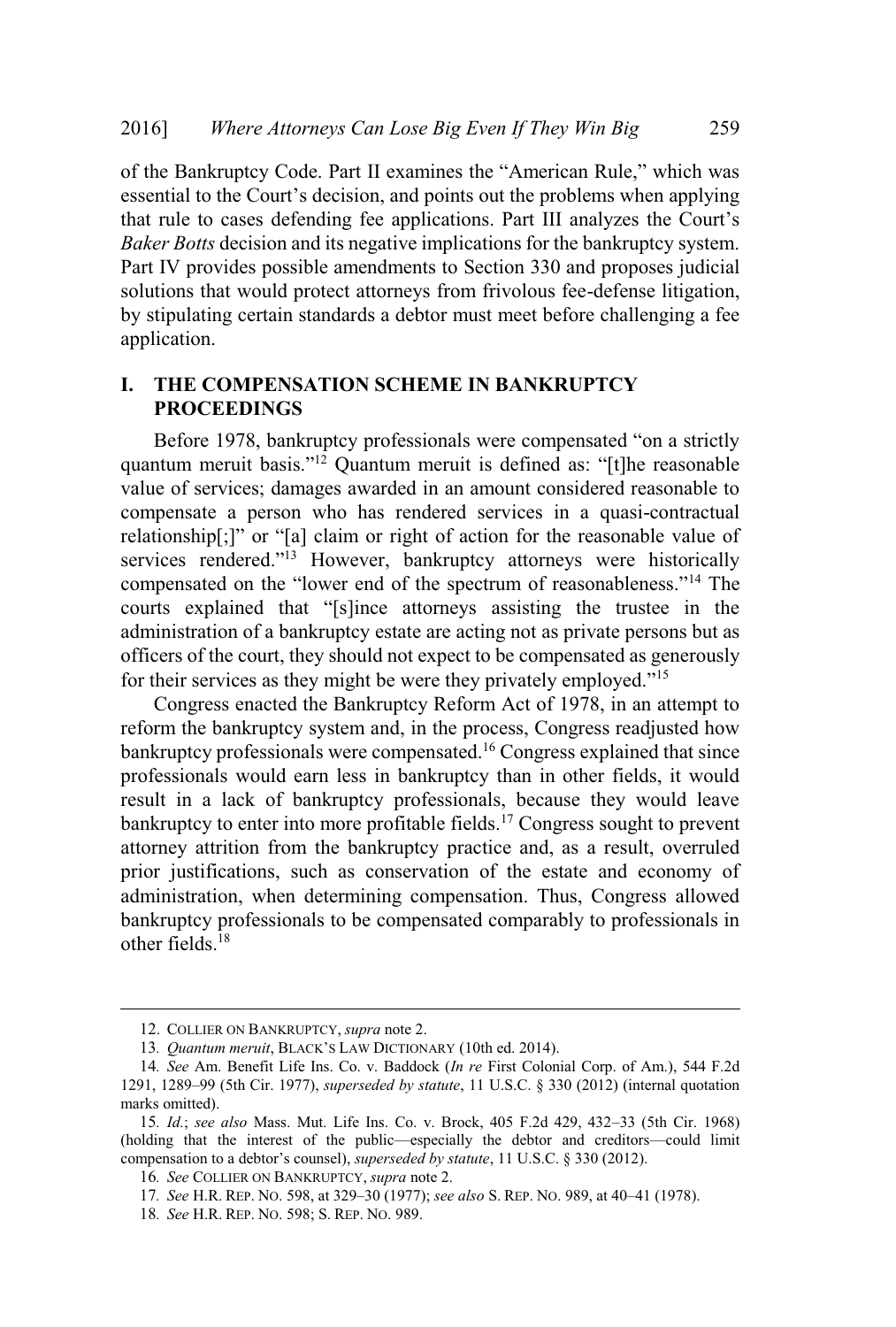There are four Bankruptcy Code provisions that regulate the employment and compensation of professionals.<sup>19</sup> Section 327 authorizes the trustee to "retain or replace" professionals.<sup>20</sup> Section 328 authorizes employment of a professional on reasonable terms and conditions including: "on a retainer, on an hourly basis, on a fixed or percentage fee basis, or on a contingent fee basis."<sup>21</sup> This Section provides a professional with a sense of certainty due to the pre-approved fee.<sup>22</sup> Section 330, subject to Sections 326, 328, and 329, allows for "reasonable compensation for actual, necessary services" and "reimbursement for actual, necessary expenses."<sup>23</sup> Lastly, Section 331 allows a court to grant interim compensation or reimbursements.<sup>24</sup> An analysis of Section 330 will show that the Supreme Court erred in their decision in *Baker Botts*.

# **A. "REASONABLENESS" UNDER SECTION 330**

In 1976, prior to reforming the Bankruptcy Code, Congress enacted the Civil Rights Attorney's Fees Awards Act (CRAFAA), which authorized district courts to grant attorneys' fees to prevailing parties in civil rights litigation.<sup>25</sup> CRAFAA contained a reasonableness test that was adopted from the Fifth Circuit decision, *Johnson v. Georgia Highway Express, Inc*. <sup>26</sup> In a later case, while struggling to define "reasonable" during a bankruptcy proceeding, the Fifth Circuit applied the factors from *Johnson* and CRAFAA.<sup>27</sup> Courts continued to use the *Johnson* and CRAFAA factors, even after the Bankruptcy Reform Act of 1978.<sup>28</sup> Further, with the 1984 amendments, the legislature and the courts define reasonable compensation under Section  $330(a)(1)$  as: "the nature, the extent, and the value of such

26*. See* Johnson v. Ga. Highway Express, Inc., 488 F.2d 714, 717–19 (5th Cir. 1974) (providing the factors for the reasonableness test which are: (1) time and labor required; (2) novelty and difficulty of the questions; (3) skill requisite to perform the legal service properly; (4) preclusion of other employment by the attorney due to acceptance of the case; (5) customary fee; (6) whether the fee is fixed or contingent; (7) time limitations imposed by the client or other circumstances; (8) amount involved and the results obtained; (9) experience, reputation, and ability of the attorneys; (10) undesirability of the case; (11) nature and length of the professional relationship with the client; and (12) awards in similar cases).

27*. See* Am. Benefit Life Ins. Co. v. Baddock (*In re* First Colonial Corp. of Am.), 544 F.2d 1291, 1298–99 (5th Cir. 1977).

28*. See, e.g*., *In re* Lloyd, Carr & Co., 2 B.R. 714, 716–17 (Bankr. D. Mass. 1979); *In re* Arlan's Dept. Stores, Inc., 462 F. Supp. 1255, 1260–61 (S.D.N.Y. 1978) (applying *First Colonial*).

<sup>19</sup>*. See* Bartel, *supra* note 4, at 153.

<sup>20</sup>. 11 U.S.C. § 327(b).

<sup>21</sup>*. Id.* § 328(a).

<sup>22</sup>*. See* Donaldson Lufkin & Jenrette Sec. Corp. v. Nat'l Gypsum Co. (*In re* Nat'l Gypsum Co.), 123 F.3d 861, 862 (5th Cir. 1997).

<sup>23</sup>. 11 U.S.C. § 330(a)(1); *see* COLLIER ON BANKRUPTCY, *supra* note 2, § 330.01.

<sup>24</sup>*. See* 11 U.S.C. § 331.

<sup>25</sup>*. See generally* Civil Rights Attorney's Fees Awards Act of 1976, Pub. L. No. 94-559, § 1, 90 Stat. 2641, 2641 (codified as amended at 42 U.S.C. § 1988 (2012)).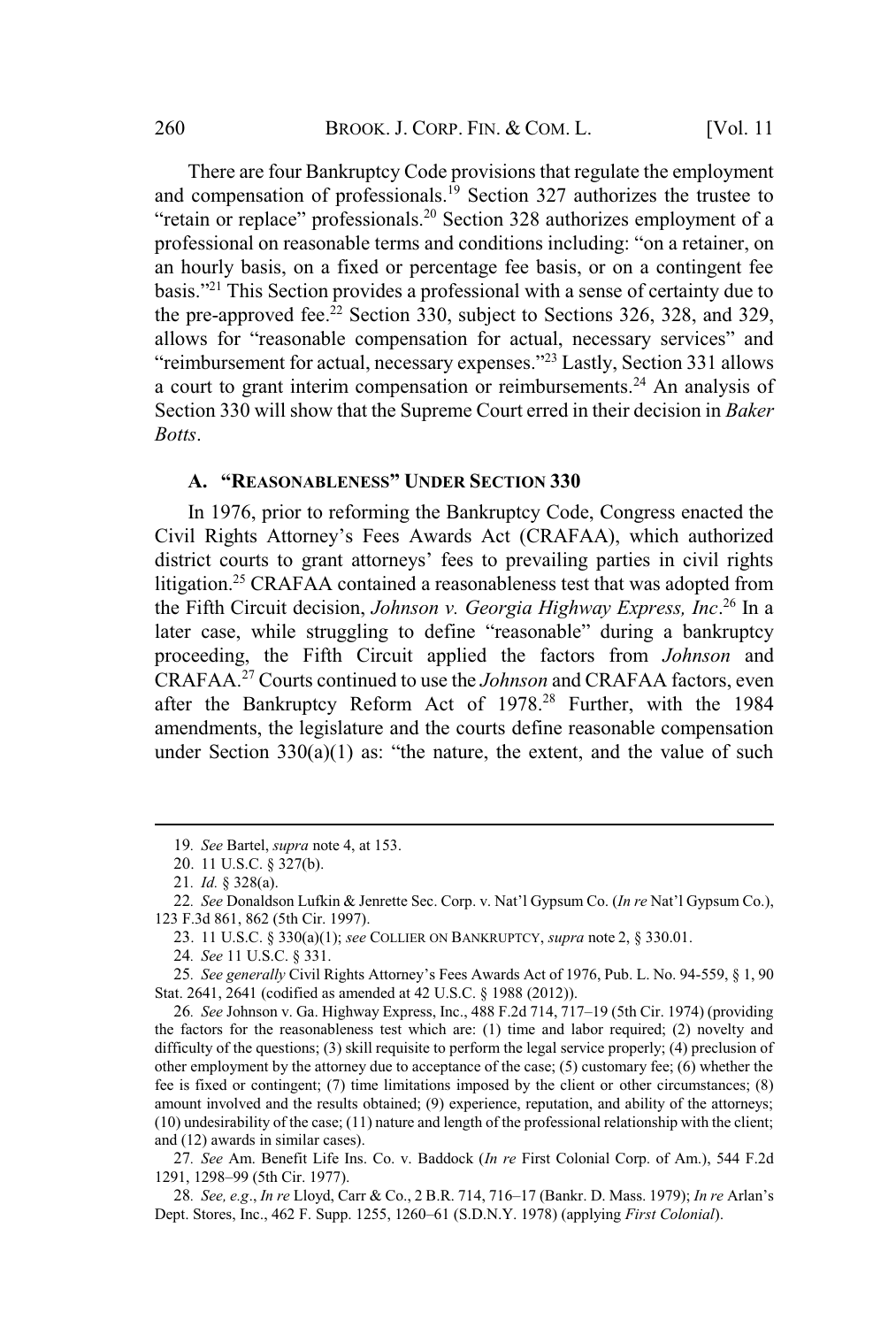services, the time spent on such services, and the *cost of comparable services* other than in a case under this title."<sup>29</sup>

In a 1983 civil rights case, *Hensley v. Eckerhart*, <sup>30</sup> the Supreme Court implemented the "lodestar method."<sup>31</sup> The Third Circuit in *Lindy Brothers Builders, Inc. v. American Radiator & Standard Sanitary Corp.*<sup>32</sup> summarized the lodestar method:

In discussing the proper standards which would govern the award of fees in a case of this sort, . . . the first inquiry of the Court should be into the hours spent by the attorneys, including how many hours were spent in what manner by which attorneys. After determining the time spent, the district court should then undertake to fix an hourly rate of compensation to be applied to the hours worked. While the amount thus found to constitute reasonable compensation should be the "lodestar" of the Court's fee determination, at least two other factors should be taken into account in computing the value of attorneys' services, namely the contingent nature of success and the extent, if any, to which the quality of an attorney's work mandates either increasing or decreasing the amount to which the Court has found the attorney reasonably entitled.<sup>33</sup>

In addition, the figure arrived at using the lodestar method is subject to modification: the Supreme Court warned that the calculation was merely an "initial estimate," and that "other considerations" may lead courts to "adjust the fee upward or downward," depending on the "results obtained."<sup>34</sup> The Supreme Court's adoption of the lodestar method did not eliminate the CRAFAA factors, but instead merged the two methods.<sup>35</sup> Thereafter, bankruptcy courts used the lodestar method to calculate fees, and adjusted the fees upward or downward after considering the CRAFAA factors.<sup>36</sup>

<sup>29</sup>. Bankruptcy Amendments and Federal Judgeship Act of 1984, Pub. L. No. 98-353, § 433, 98 Stat. 333, 370 (1984) (codified as amended at 11 U.S.C. § 330 (2012)) (emphasis added).

<sup>30</sup>*. See generally* Hensley v. Eckerhart, 461 U.S. 424, 433 (1983).

<sup>31</sup>*. Id.* ("[T]he most useful starting point for [court determination of] the amount of a reasonable fee [payable by the losing party] is the number of hours reasonably expended on the litigation multiplied by a reasonable hourly rate.").

<sup>32</sup>*. See generally* Lindy Bros. Builders, Inc. v. Am. Radiator & Standard Sanitary Corp., 540 F.2d 102 (3d Cir. 1976).

<sup>33</sup>*. Id.* at 108 (citing Lindy Bros. Builders, Inc. v. Am. Radiator & Standard Sanitary Corp., 382 F. Supp. 999, 1003 (E.D. Pa. 1974) (internal citations omitted)).

<sup>34</sup>. Pennsylvania v. Del. Valley Citizens' Counsel for Clean Air, 478 U.S. 546, 564–65 (1986). "[T]he rare case where the fee applicant offer[ed] specific evidence to show that the quality of service rendered was superior to that one reasonably would expect in light of the hourly rates charged and that the success was 'exceptional.'" *Id*. at 556 (quoting Blum v. Stenson, 465 U.S. 886, 899 (1984)).

<sup>35</sup>*. See id.* at 564–65 ("We there adopted a hybrid approach that shared elements of both *Johnson* and the lodestar method of calculation.").

<sup>36</sup>*. See, e.g.*, Transamerican Nat. Gas Corp. v. Zapata P'ship, Ltd. (*In re* Fender), 12 F.3d 480, 487 (5th Cir. 1994); *In re* El Paso Refinery, Inc., 257 B.R. 809, 828–29 (Bankr. W.D. Tex. 2000); *In re* Pub. Serv. Co., 160 B.R. 404, 420 (Bankr. D.N.H. 1993).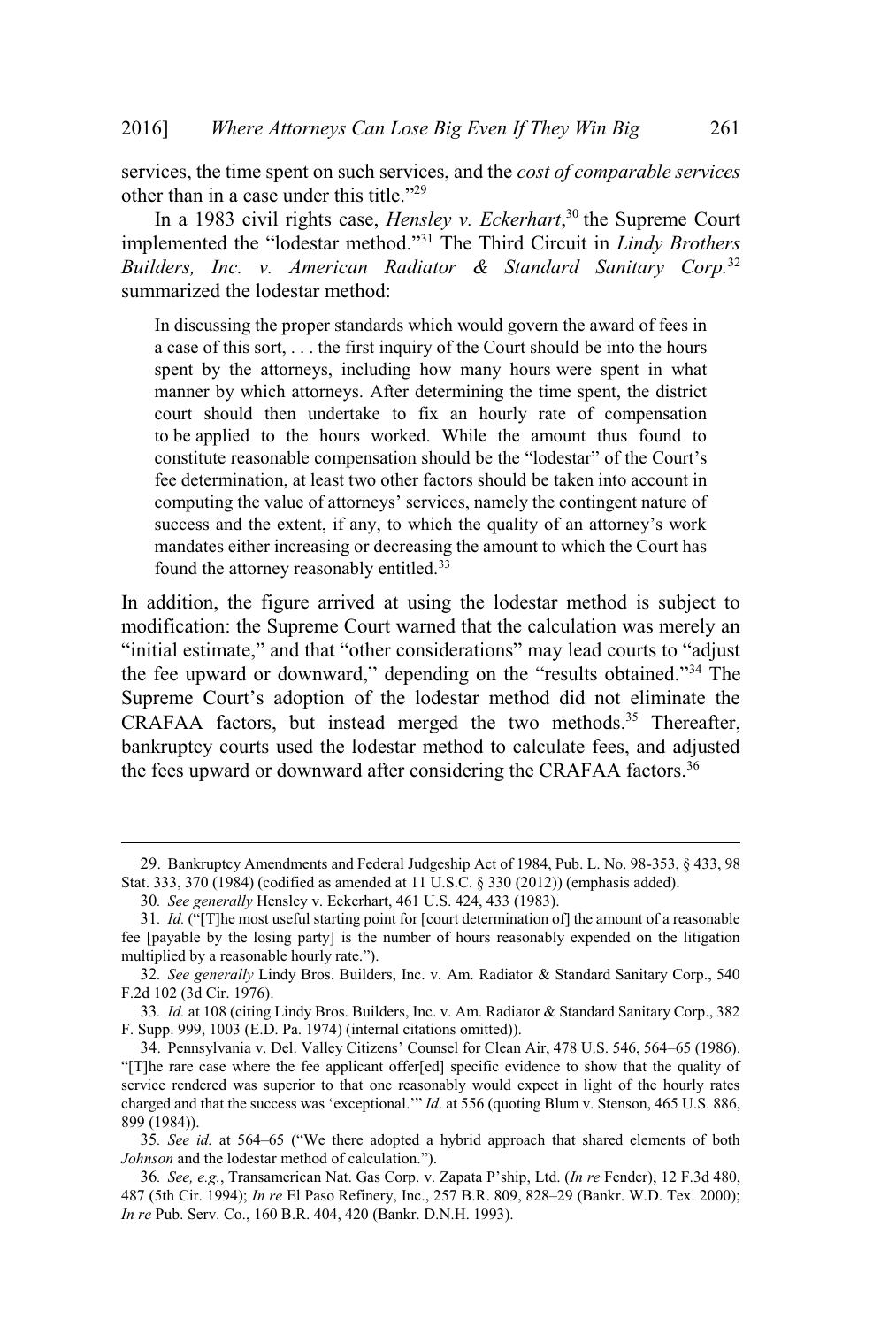In 1994, Congress enacted the Bankruptcy Reform Act of 1994 and amended Section 330(a)(3) to add a non-exhaustive list of factors, including some of the *Johnson* factors, to aid courts in assessing the reasonableness of fees.<sup>37</sup> Additionally, the Bankruptcy Reform Act of 1994 added Section  $330(a)(4)(A)$ , which placed limitations on certain fees.<sup>38</sup> Also, Congress specifically allowed for professionals to be "awarded [fees] for the preparation of a fee application" under Section  $330(a)(6)$ .<sup>39</sup> It appears that Congress intended to impose the holdings of *In re Nucorp Energy*<sup>40</sup> and *In re Manoa Finance*<sup>41</sup> to reimburse bankruptcy attorneys for actions that their non-bankruptcy counterparts do not undertake, such as filling out a detailed fee application.<sup>42</sup> The fee for preparing the application has typically been limited to no more than five percent of the total fees and expenses requested.<sup>43</sup> When applying adjustments, courts continue to use the lodestar method when they deem necessary.<sup>44</sup>

#### **B. ACTUAL AND NECESSARY SERVICES**

#### **1. Actual and Necessary**

Section  $330(a)(1)$  allows for the reimbursement of fees and expenses if they meet the "actual" and "necessary" standards.<sup>45</sup> The terms "actual" and "necessary" have been defined by case law. For example, the Fifth Circuit defined "actual" and "necessary" in its decision in *In re Pro-Snax*, <sup>46</sup> and proposed a tougher requirement than stated in the statute.<sup>47</sup> In *In re Pro-Snax*, the debtor's attorney was seeking to be compensated from the estate for work performed after the appointment of a Chapter 11 trustee.<sup>48</sup>

40*. See generally In re* Nucorp Energy, Inc., 764 F.2d 655, 658–59 (9th Cir. 1985).

41*. See generally In re* Manoa Fin. Co., Inc., 853 F.2d 687, 692 (9th Cir. 1988).

<sup>37</sup>*. See* 11 U.S.C. § 330(a)(3) (2012) ("In determining the amount of reasonable compensation to be awarded . . . the court shall consider the nature, the extent, and the value of such services, taking into account all relevant factors.").

<sup>38</sup>*. See id.* § 330(a)(4)(A) (Not allowing compensation for: "unnecessary duplication of services" or "services that were not—reasonably likely to benefit the debtor's estate; or necessary to the administration of the case.").

<sup>39</sup>*. Id.* §330(a)(6).

<sup>42</sup>*. See* 11 U.S.C. § 330; *see also In re Manoa*, 853 F.2d at 692; *In re Nucorp*, 764 F.2d at 658– 59.

<sup>43</sup>*. See, e.g*., *In re* New Bos. Coke Corp., 299 B.R. 432, 446 (Bankr. E.D. Mich. 2003) ("Time spent generating fee applications is generally limited to 5% of the total fees requested."); *see also In re* Bass, 227 B.R. 103, 109 (Bankr. E.D. Mich. 1998) ("Absent exceptional circumstances, fees for the preparation of fee applications should be limited to 5% of the total fees requested."); *In re* Heck's, Inc., 112 B.R. 775, 793 (Bankr. S.D.W.Va. 1990) (imposing a 3% cap).

<sup>44</sup>*. See e.g.*, Perdue v. Kenny A., 559 U.S. 542, 554–56 (2010); *In re* Se. Banking Corp., 314 B.R. 250, 269–70 (Bankr. S.D. Fla. 2004).

<sup>45</sup>. 11 U.S.C. § 330(a)(1).

<sup>46</sup>*. See generally* Andrews & Kurth L.L.P. v. Family Snacks, Inc. (*In re* Pro-Snax Distrib., Inc.), 157 F.3d 414 (5th Cir. 1998).

<sup>47</sup>*. See id.*

<sup>48</sup>*. See id.* at 425.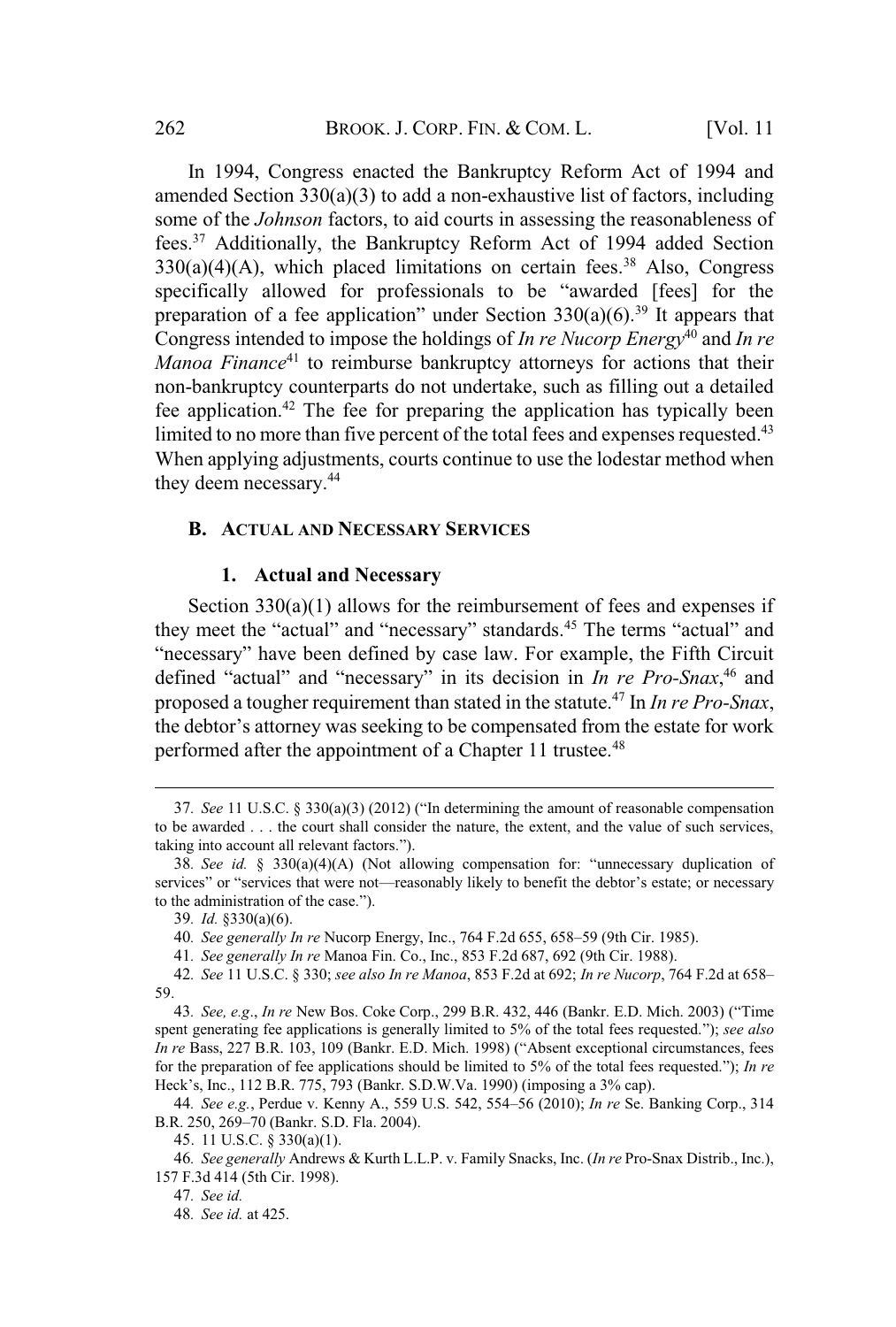The court in *Pro-Snax* upheld the "hindsight approach," which as the name suggests, only looks to the time at which the services were rendered and whether an attorney's services resulted in an "identifiable, tangible, and material benefit to the [bankruptcy] estate."<sup>49</sup> Essentially, courts must evaluate attorneys' fees with a two-step analysis: "[f]irst, the court must determine, under  $\S 330(a)(1)(A)$ , whether an attorney's services were 'actual' and 'necessary,"<sup>50</sup> and hence compensable; second, the court must determine whether the services "result in an identifiable, tangible, and material benefit to the estate."<sup>51</sup> The Fifth Circuit emphasized that "the chances of success must outweigh the costs of pursuing the action."<sup>52</sup> However, as the cliché goes, hindsight is always twenty-twenty. The Fifth Circuit held that the debtor's attorney could only recover for work that resulted in a "material benefit to the estate," and significantly cut the attorney's fees.<sup>53</sup>

In 2015, the Fifth Circuit overruled *Pro-Snax* with its decision in *Barron & Newburger, P.C. v. Tex Skyline, Ltd*. <sup>54</sup> The court acknowledged that "[i]n light of the plain language of  $330(a)(4)(A)$  after the 1994 amendments, the Second, Third, and Ninth Circuits have rejected the actual-benefit test [or hindsight approach] in favor of a prospective standard."<sup>55</sup>

The court held that the proper standard for determining what fees attorneys are entitled to is the "hybrid approach," which looks at the "prospective, reasonable at the time" standard.<sup>56</sup> This "hybrid approach" includes both the prospective and hindsight views of the effects of the services.<sup>57</sup> The court explained that the standard set in Section 330 is "one that looks to the necessity or reasonableness of legal services at the time they were rendered."<sup>58</sup> Therefore, "if a fee applicant establishes that its services were 'necessary to the administration' of a bankruptcy case or 'reasonably likely to benefit' the bankruptcy estate 'at the time at which [they were] rendered,' then the services are compensable."<sup>59</sup>

Although the court overruled the method adopted in *In re Pro-Snax*, the court was careful to note that the decision "is not intended to limit courts' broad discretion to award or curtail attorney's fees under  $\S 330$ ."<sup>60</sup> The Fifth

<sup>49</sup>*. Id.* at 426.

<sup>50</sup>. Kaye v. Hughes & Luce L.L.P., No. 3:06-CV-01863-B, 2007 WL 2059724, at \*9 (N.D. Tex. July 13, 2007).

<sup>51</sup>*. Id.* (quoting *In re Pro-Snax*, 157 F.3d at 426).

<sup>52</sup>*. In re Pro-Snax*, 157 F.3d at 426.

<sup>53</sup>*. See id*. (reduced debtor attorney's fees by more than 30%).

<sup>54</sup>*. See generally* Barron & Newburger, P.C. v. Texas Skyline, Ltd. (*In re* Woerner), 783 F.3d 266, 277 (5th Cir. 2015).

<sup>55</sup>*. Id.* at 275.

<sup>56</sup>*. Id.* at 277.

<sup>57</sup>*. In re* Spillman Dev. Grp. Ltd., 376 B.R. 543, 550 (Bankr. W.D. Tex. 2007).

<sup>58</sup>*. In re Woerner*, 783 F.3d at 276.

<sup>59</sup>*. Id.* (alteration in original) (citation omitted).

<sup>60</sup>*. Id.* at 277 (emphasis added).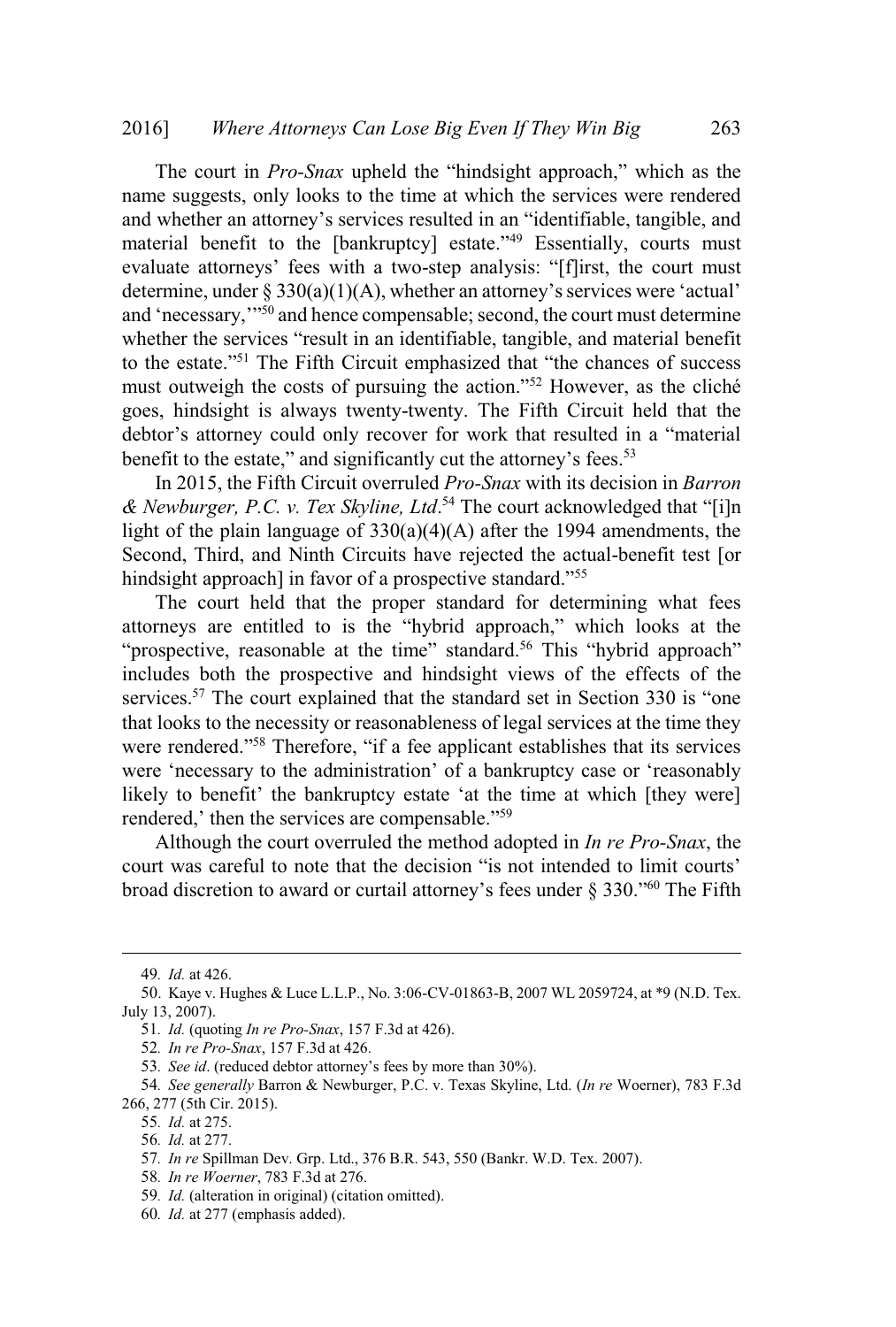Circuit's new standard for interpreting "actual" and "necessary" is synthesized as:

A bankruptcy court's analysis of attorney fee awards ordinarily should begin and end by applying the statutory language in 11 U.S.C. § 330. This analysis usually can be reduced as follows: (1) a court is permitted, but not required, to award fees under § 330 for services that could reasonably be expected to provide an identifiable, material benefit to the estate at the time those services were performed (or contributed to the administration of the estate); and (2) courts may consider all other relevant equitable factors, as stated in § 330(a)(3), including as one of those factors, when appropriate, whether a professional service contributes to a successful outcome [meaning, an enhancement of fees.].<sup>61</sup>

#### **2. Services**

Section 330 requires the fee to have been a "service" to the estate. When the Supreme Court in *Baker Botts* determined that fee-defense work should not be reimbursed, the Court argued that such work is not a "service" to the estate as required under Section 330.<sup>62</sup> However, the Supreme Court attained their definition of "service" through outdated precedent and dictionaries instead of recent case law from the relevant circuit court.

The Fifth Circuit explained "service":

In assessing the likelihood that *legal services would benefit the estate*, courts adhering to a prospective standard ordinarily consider, among other factors, the probability of success at the time the services were rendered, the reasonable costs of pursuing the action, what services a reasonable lawyer or legal firm would have performed in the same circumstances, whether the attorney's services could have been rendered by the Trustee and his or her staff, and *any potential benefits to the estate (rather than to the individual debtor)*. 63

Contrary to the Supreme Court, the Fifth Circuit emphasized *any* benefit to the estate, which presumably would include, as Justice Breyer explained in his *Baker Botts* dissent, *any underlying benefit* the estate received.<sup>64</sup> However, instead of using recent case law, the Supreme Court used precedent addressing Section  $330(a)$ 's predecessor.<sup>65</sup> The precedent the Court used referred to a Bankruptcy Code that was solely concerned with preserving the estate, and not the current Bankruptcy Code that is concerned with

<sup>61</sup>*. Id.* at 278 (Jolly, J., concurring).

<sup>62</sup>*. See* 11 U.S.C. § 330(a)(1) (2012); *see also* Baker Botts L.L.P. v. ASARCO L.L.C., 135 S. Ct. 2158, 2161 (2015) ("[T]he phrase 'reasonable compensation for services rendered' necessarily implies loyal and disinterested service in the interest of a client.").

<sup>63</sup>*. In re Woerner*, 783 F.3d at 276 (emphasis added).

<sup>64</sup>*. See id.*; *see also Baker Botts L.L.P.*, 135 S. Ct. at 2169 (Breyer, J., dissenting).

<sup>65</sup>*. See Baker Botts L.L.P*., 135 S. Ct. at 2165 (citing Woods v. City Nat'l Bank & Tr. Co., 312 U.S. 262, 268 (1941); *accord* Am. United Mut. Life Ins. Co. v. City of Avon Park, Fla., 311 U.S. 138, 147 (1940)).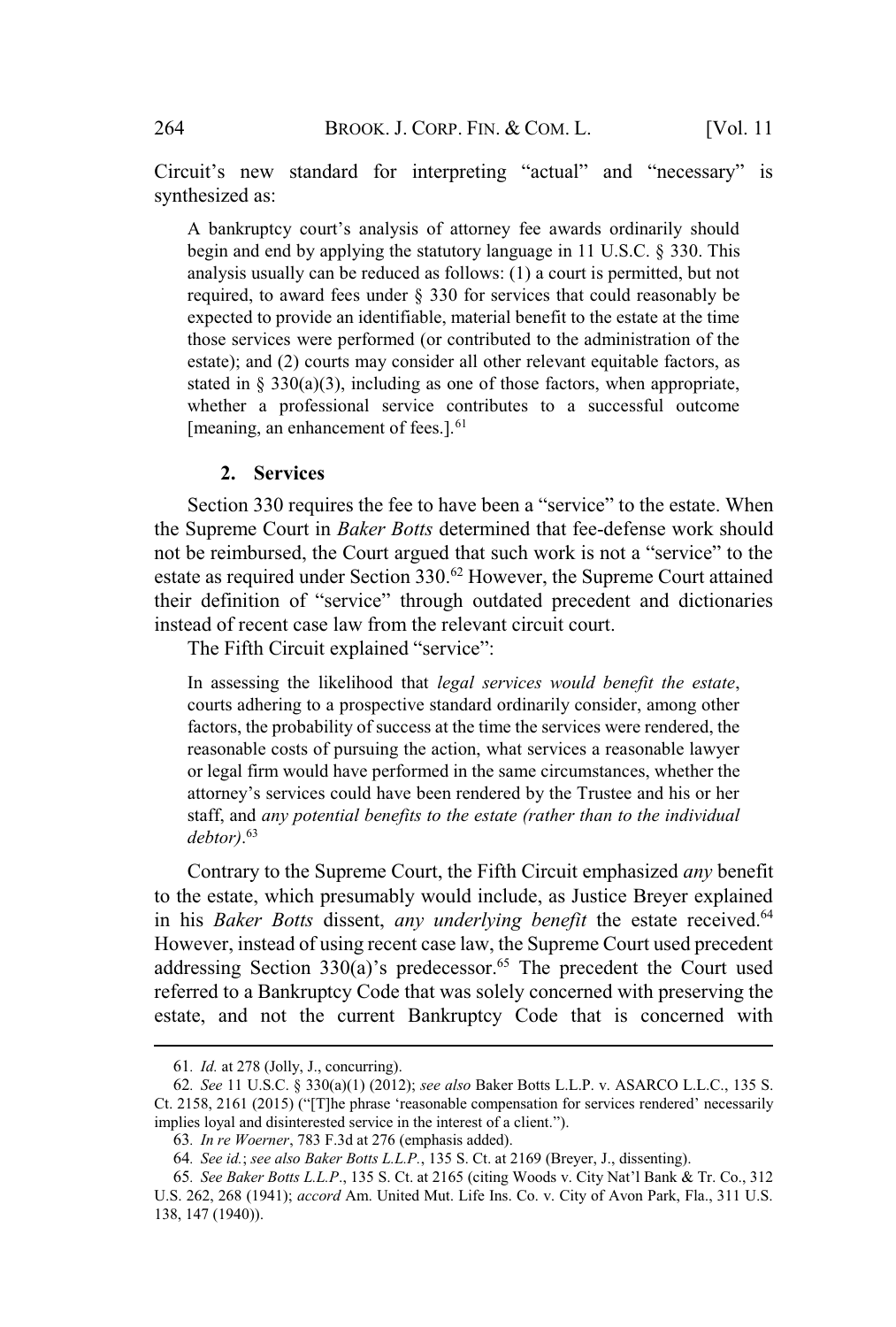compensating bankruptcy attorneys similarly to the way they would be compensated in other fields.

Furthermore, the Supreme Court used dictionaries to define the term "service." <sup>66</sup> Between 1958 and 1983, "the Court cited dictionaries only 125 times – an average of five times per Term. Prior to 1980, in fact, the word 'dictionary' never appeared more than fifteen times in a single volume of the *Supreme Court Reporter*."<sup>67</sup> Throughout the years, "[t]heorists of statutory interpretation . . . explained the use of dictionaries as a 'nice' way to identify permissible meanings. By contrast, the Court in recent cases has frequently employed dictionaries as the focal point of the interpretive inquiry and relegated arguments about policy, history, or structure to a secondary role."<sup>68</sup> Further, the Court began using "dictionary definitions [as] the primary determinant of the ultimate outcome [in each case]."<sup>69</sup>

The use of dictionaries has been heavily criticized. The Court's use of dictionaries creates issues of statutory interpretation and linguistics.<sup>70</sup> Additionally, "[a] 1988 survey of the lexicographic staffs of five publishers concluded that 'the "polite press," with *The New York Times* at its pinnacle' is'the single most powerful influence in constituting the record of the English lexicon.'" <sup>71</sup> Therefore, citing a dictionary has the association of citing *The New York Times*, and should not have definitive legal impact on a case.

Dictionaries struggle to capture statutory context:

One of the most significant flaws of dictionaries as interpretive tools is the imperfect relationship of dictionaries to statutory context. The essence of words can never be described fully in the absence of contextual cues; in fact, many theorists have argued that meaning, as we understand it, does not exist without context. Consequently, no dictionary can completely capture the particular historical and textual framework of a statutory term. Nor does any dictionary claim to do so. According to Hart and Sacks's *Legal Process* materials, dictionaries, like canons of construction, "simply answer the question whether a particular meaning is linguistically permissible, if the context warrants it." Dictionaries are only starting points, organized according to rough analogies and dependent on evidence that "the context warrants" application of their definitions.<sup>72</sup>

<sup>66</sup>*. See id*. at 2165 (citing *Service*, WEBSTER'<sup>S</sup> NEW INTERNATIONAL DICTIONARY (2d ed. 1934) ("labor performed for another"); *Service,* BLACK'<sup>S</sup> LAW DICTIONARY (10th ed. 2014) ("duty or labor to be rendered by one person to another"); *Service*, OXFORD ENGLISH DICTIONARY (1933) ("action of serving, helping, or benefitting; conduct tending to the welfare or advantage of another").

<sup>67</sup>. Kevin Werbach, *Looking It Up: Dictionaries and Statutory Interpretation*, 107 HARV. L. REV. 1437, 1438 (1994).

<sup>68</sup>*. Id.* at 1439–40.

<sup>69</sup>*. Id.*

<sup>70</sup>*. See id.* at 1449.

<sup>71</sup>. Adam Liptak, *Justices Turning More Frequently to Dictionary, and Not Just for Big Words*, N.Y. TIMES (June 13, 2011), www.nytimes.com/2011/06/14/us/14bar.html?  $r=0$ .

<sup>72</sup>. Werbach, *supra* note 67, at 1449–50; *see also* Cass R. Sunstein, *Principles, Not Fictions*, 57 U. CHI. L. REV. 1247, 1247 (1990) ("Because of the context, words sometimes have a meaning quite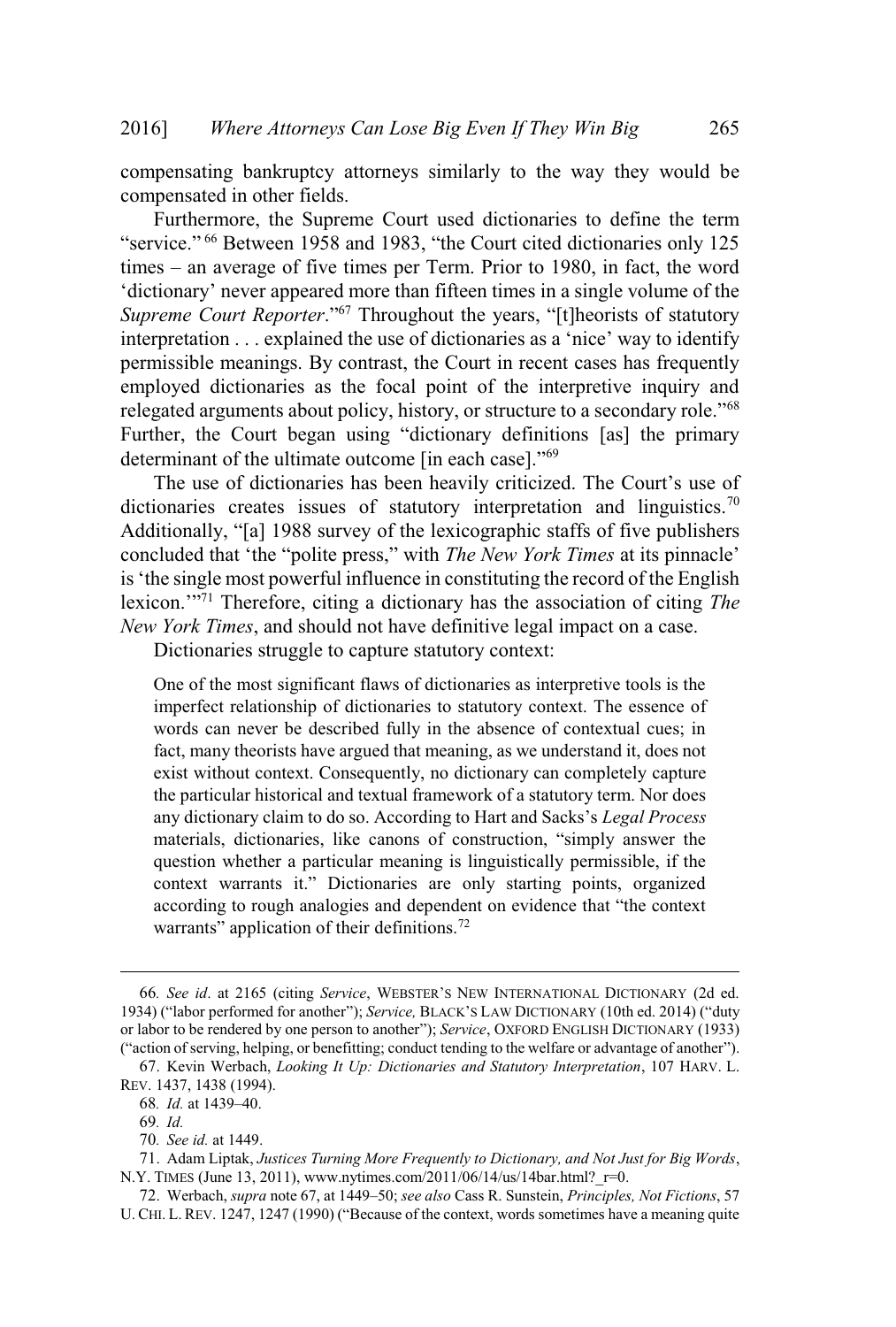Therefore, the Supreme Court's use of dictionaries to define the term "service" is unfounded and, instead, the Court should have used the Fifth Circuit's and Justice Breyer's definition of "service" as anything that provides an "underlying benefit" to the estate.

As a result, the Supreme Court removed the possibility of an attorney recovering fees for defending his or her fee application, by asserting that the act of defending a fee application is not a "service" to the estate. It did this simply through dictionary definitions of the term, while ignoring relevant case law. However, the Court does not consider that the initial reason there is a fee application is because of the services rendered by the attorney. Thus, any legal work performed in relation to a fee application should be considered a "service" to the estate, because that is what the fee application represents.

#### **3. Summary**

If the attorneys' fees are "reasonable," "actual," and "necessary" at the time the "service" is completed for the estate, then the fees are acceptable under Section 330. The issue becomes whether the fees incurred for defending a fee application and fee enhancements, which were initially fees granted for the services conducted for the debtor, are still considered a service to the estate. If we accept the argument of the Supreme Court, and do not consider the defense of a fee application a "service," this would leave the attorney to hold the bill, even if he or she successfully defends the application. Moreover, legislative intent requires bankruptcy practitioners to be subject to the same scrutiny as non-bankruptcy practitioners when compensated for their work.<sup>73</sup> Non-bankruptcy practitioners do not have to create fee applications, they are reimbursed for whatever costs they incur from their client.

#### **C. ENHANCEMENT OF FEES**

Fee enhancements are not defined in Section 330; they are defined merely by case law.<sup>74</sup> After the Supreme Court's decisions in *Hensley v. Eckerhart, Blum v. Stenson,*<sup>75</sup> and *Pennsylvania v. Delaware Valley Citizens' Counsel for Clean Air*, <sup>76</sup> it was possible for bankruptcy courts to award

different from what might be found in *Webster's* or the *Oxford English Dictionary*. Courts do not and should not 'make a fortress out of the dictionary.'"); *see also* William T. Mayton, *Law Among the Pleonasms: The Futility and Aconstitutionality of Legislative History in Statutory Interpretation*, 41 EMORY L.J. 113, 122 (1992) ("In statutory interpretation, then, the dictionary may be a starting point, but it is the relation of the word to other words, by grammatical conventions, that does much of the work of establishing meaning.").

<sup>73</sup>*. See* H.R. REP. NO. 598, at 329–30 (1977).

<sup>74</sup>*. See* 11 U.S.C. § 330(a) (2012).

<sup>75</sup>*. See generally* Blum v. Stenson, 465 U.S. 886 (1984).

<sup>76</sup>*. See generally* Pennsylvania v. Del. Valley Citizens' Counsel for Clean Air, 478 U.S. 546 (1986).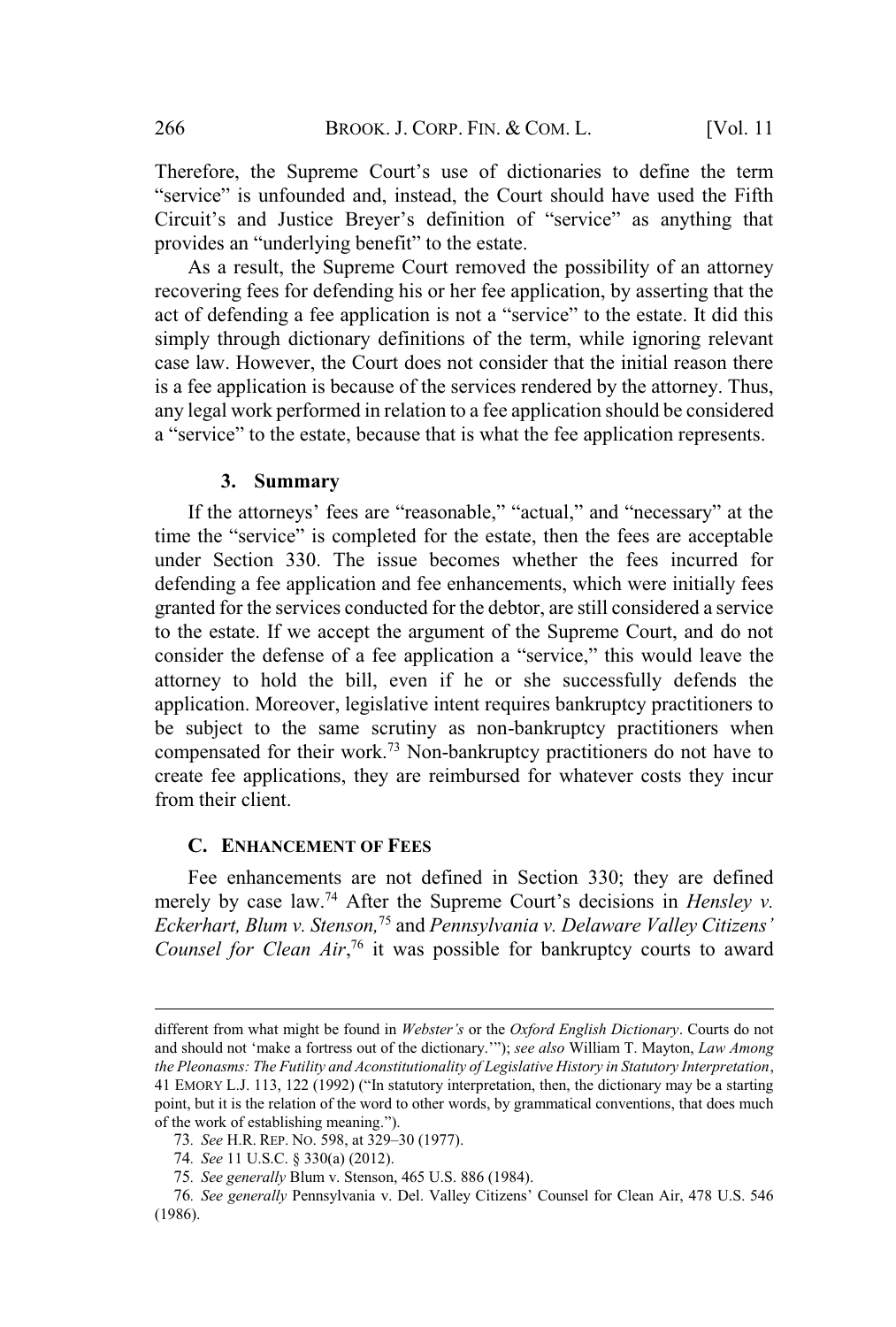enhanced fees for an attorney's rare and exceptional work.<sup>77</sup> The Supreme Court held that:

only [the following] three rare and exceptional circumstances could justify a fee enhancement based on superior performance: (1) when the hourly rate employed in the lodestar calculation does not adequately measure the attorney's true market value; (2) if the attorney's performance includes an extraordinary outlay of expenses and the litigation is exceptionally protracted; and (3) when there is an exceptional delay in the payment of fees, [especially] where the delay is unjustifiably caused by the defense.<sup>78</sup>

For example, in a Florida bankruptcy proceeding where creditors were expected to receive five cents on the dollar, the attorney displayed rare and exceptional work when improving creditor reimbursement to 100 percent payment to all creditors, as well as post-petition interest.<sup>79</sup> The attorney received a \$1.6 million fee enhancement for such exceptional work.<sup>80</sup> Seemingly, courts find "rare and exceptional" work when attorneys surpass creditor recovery expectations.<sup>81</sup>

However, the extent to which fee enhancements are permissible became unclear after the Supreme Court decided *Perdue v. Kenny A*. <sup>82</sup> In *Perdue*, the Court limited the ability of lower courts to enhance fees in civil rights cases by suggesting that the "lodestar figure was reasonable" under Section 1988(b) and no fee enhancement was warranted.<sup>83</sup> After *Perdue*, courts continued to allow fee enhancements. The Fifth Circuit gave a detailed analysis of fee enhancements in its opinion in *In re Pilgrim's Pride Corp*., where the court allowed an additional \$1 million fee enhancement over the almost \$6 million lodestar fee.<sup>84</sup> In *In re Pilgrim's Pride Corp*., CRG Partners, L.L.P., the debtor's attorney, helped complete a successful restructuring, where the pre-petition shareholders expected to be left emptyhanded, but instead received \$450 million in new equity interests.<sup>85</sup> The Fifth

80*. Id.* at 274–75.

82*. See generally* Perdue v. Kenny A., 559 U.S. 542, 554–56 (2010).

<sup>77</sup>*. See* Hensley v. Eckerhart, 461 U.S. 424, 434 (1983); *see also Del. Valley Citizens' Counsel*, 478 U.S. at 565; *Blum* 465 U.S. at 899; *In re* Pilgrim's Pride Corp., 690 F.3d 650, 666 (5th Cir. 2012) ("In these rare cases, the professionals may potentially receive an enhancement only after transforming a carcass into a cheetah, soto [sic] speak thereby enlarging the pie that is shared by all of the debtor's creditors."); Rose Pass Mines, Inc. v. Howard, 615 F.2d 1088, 1090–92 (5th Cir. 1980) (The court affirmed the bankruptcy court's award of a 16% fee enhancement because the debtor's attorney: (1) provided "excellent services" that produced an "unusually good result;" (2) "evidenced a very high degree of expertise and competence in various areas of law;" and (3) displayed "outstanding results" with a 100% dividend to all creditors.).

<sup>78</sup>*. In re Pilgrim's Pride*, 690 F.3d at 662 (citing Perdue v. Kenny A., 559 U.S. 542, 554–56 (2010)).

<sup>79</sup>*. In re* Se. Banking Corp., 314 B.R. 250, 256–70 (Bankr. S.D. Fla. 2004).

<sup>81</sup>*. See, e.g.*, ASARCO L.L.C. v. Jordan Hyden Womble Culbreth & Holzer, P.C. (*In re* ASARCO L.L.C.), 751 F.3d 291, 296 (5th Cir. 2014).

<sup>83</sup>*. Id.*

<sup>84</sup>*. See In re* Pilgrim's Pride Corp., 690 F.3d 650, 653, 667 (5th Cir. 2012).

<sup>85</sup>*. See id.* at 653.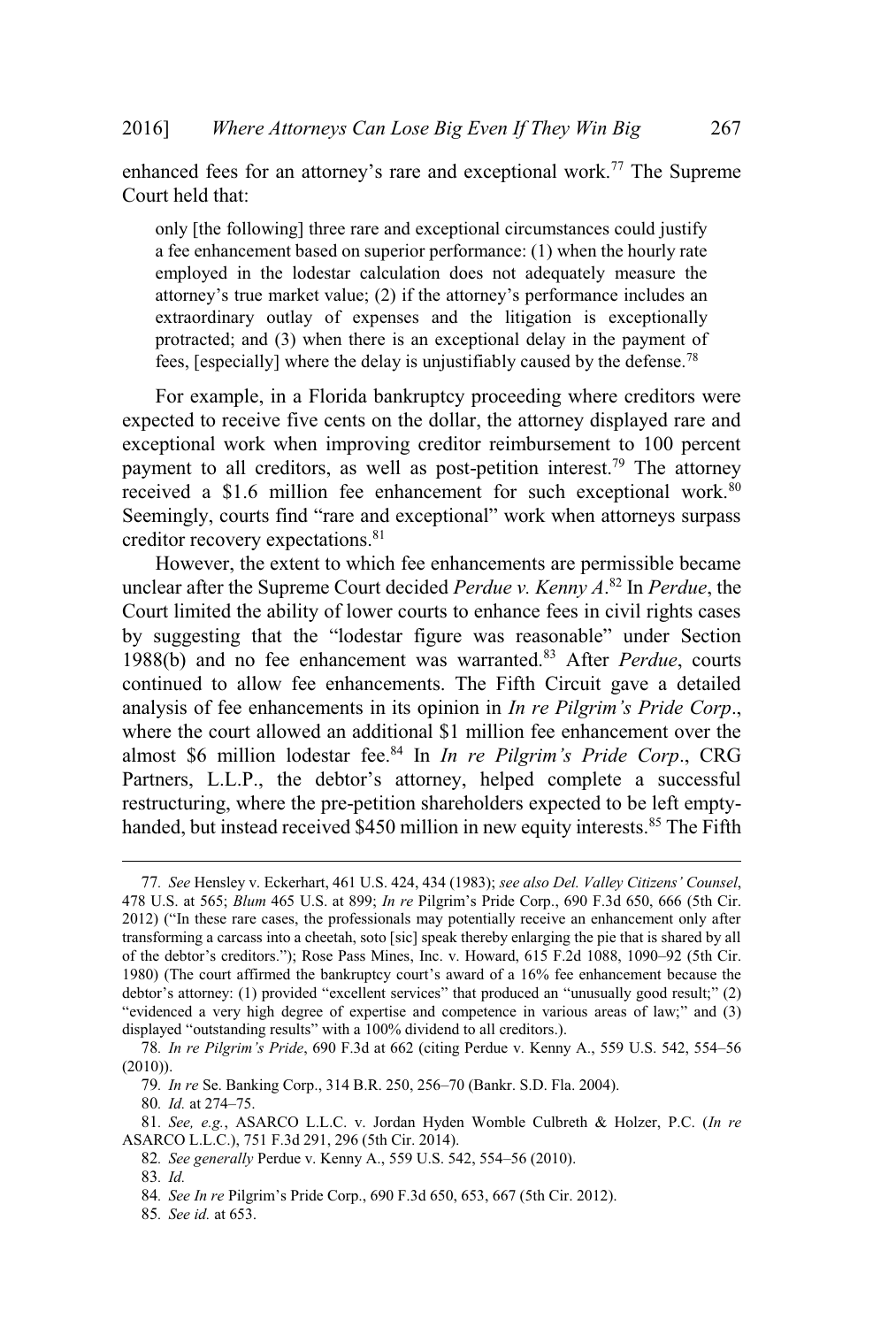Circuit held that "[t]he [*Perdue*] opinion relied solely on its prior fee-shifting jurisprudence to support its holding" and the "opinion neither explicitly touched on bankruptcy law nor indicated that the Supreme Court intended *Perdue* to extend to non-fee-shifting cases," and therefore the court, "decline[d] to extend [*Perdue*] further."<sup>86</sup>

Courts have continued to grant fee enhancements to debtors' attorneys after the *Perdue* decision.<sup>87</sup> Courts have had no issues granting enhancements to fee applications in bankruptcy cases, and there has been no mention of this having a negative impact to the debtor's estate, presumably because the debtor's estate would be significantly worse off had the debtor's attorney not performed such exceptional work. Although the estate is required to pay higher attorneys' fees, which in turn results in less money for the estate, the Supreme Court allowed fee enhancements. Fee enhancements are a perfect example of when Section 330 is ambiguous, but where courts continue to allow for modifications to attorneys' fees recovery.

### **D. COMPENSATION FOR THE DEFENSE OF A FEE APPLICATION**

Until the decision in *Baker Botts*, courts split on whether attorneys' fees incurred during the defense of a fee application could be reimbursed under Section 330(a). The vast majority of courts have allowed compensation for a successful defense of a fee application.<sup>88</sup> However, a minority of courts agree with the Supreme Court majority in *Baker Botts* and do not permit compensation for the defense of a fee application, claiming that the compensation would benefit the law firm instead of the estate and that the "American Rule" applies.<sup>89</sup>

In *In re Smith*, the Ninth Circuit determined that recovering fees for a successful defense of a fee application was warranted.<sup>90</sup> Courts continued to gauge the grant or denial of fee-defense costs by the success of the attorney

<sup>86</sup>*. Id.* at 664–65.

<sup>87</sup>*. See, e.g., In re* Stelera Wireless, L.L.C., No 13-13267, 2014 WL 8850092 (Bankr. W.D. Okla. 2014) (enhancing fees by \$150,000); *In re* Mkt. Ctr. E. Retail Prop., 730 F.3d 1239, 1247 (10th Cir. 2013) (asserting that "the enhancement of attorney's fees under Section 330 should be restricted to the three limited exceptions that the Supreme Court identified in *Perdue*," and allowed otherwise.); *In re* Janata, 395 B.R. 496 (Bankr. S.D. Fla. 2008) (allowing a \$30,000 fee enhancement); *In re* Nucentrix Broadband Networks, Inc., 314 B.R. 574 (Bankr. N.D. Tex. 2004), *rev'd on other grounds*, 333 B.R. 114 (N.D. Tex. 2005) (allowing a \$800,000 fee enhancement).

<sup>88</sup>*. See, e.g.*, *In re* Manoa Fin. Co., 853 F.2d 687, 692 (9th Cir. 1988); Boyd v. Engman, 404 B.R. 467, 483 (W.D. Mich. 2009); Nunley v. Jessee, 92 B.R. 152, 154 (W.D. Va. 1988); *In re* Hers Cosmetics Corp., 114 B.R. 240, 244 (Bankr. C.D. Cal. 1990).

<sup>89</sup>*. See, e.g.*, Frazin v. Haynes & Boone, L.L.P. (*In re* Frazin), 413 B.R. 378, 402–03 (Bankr. N.D. Tex. 2009); *In re* JNS Aviation, L.L.C., No. 04-21055-RLJ-7, 2009 WL 80202, at \*9 (Bankr. N.D. Tex. Jan. 9, 2009); *In re* Teraforce Tech. Corp., 347 B.R. 838, 866–67 (Bankr. N.D. Tex. 2006); *In re* DN Assocs., 165 B.R. 344, 354–55 (Bankr. D. Me. 1994).

<sup>90</sup>*. See* Smith v. Edwards & Hale, Ltd. (*In re* Smith), 317 F.3d 918, 928 (9th Cir. 2002).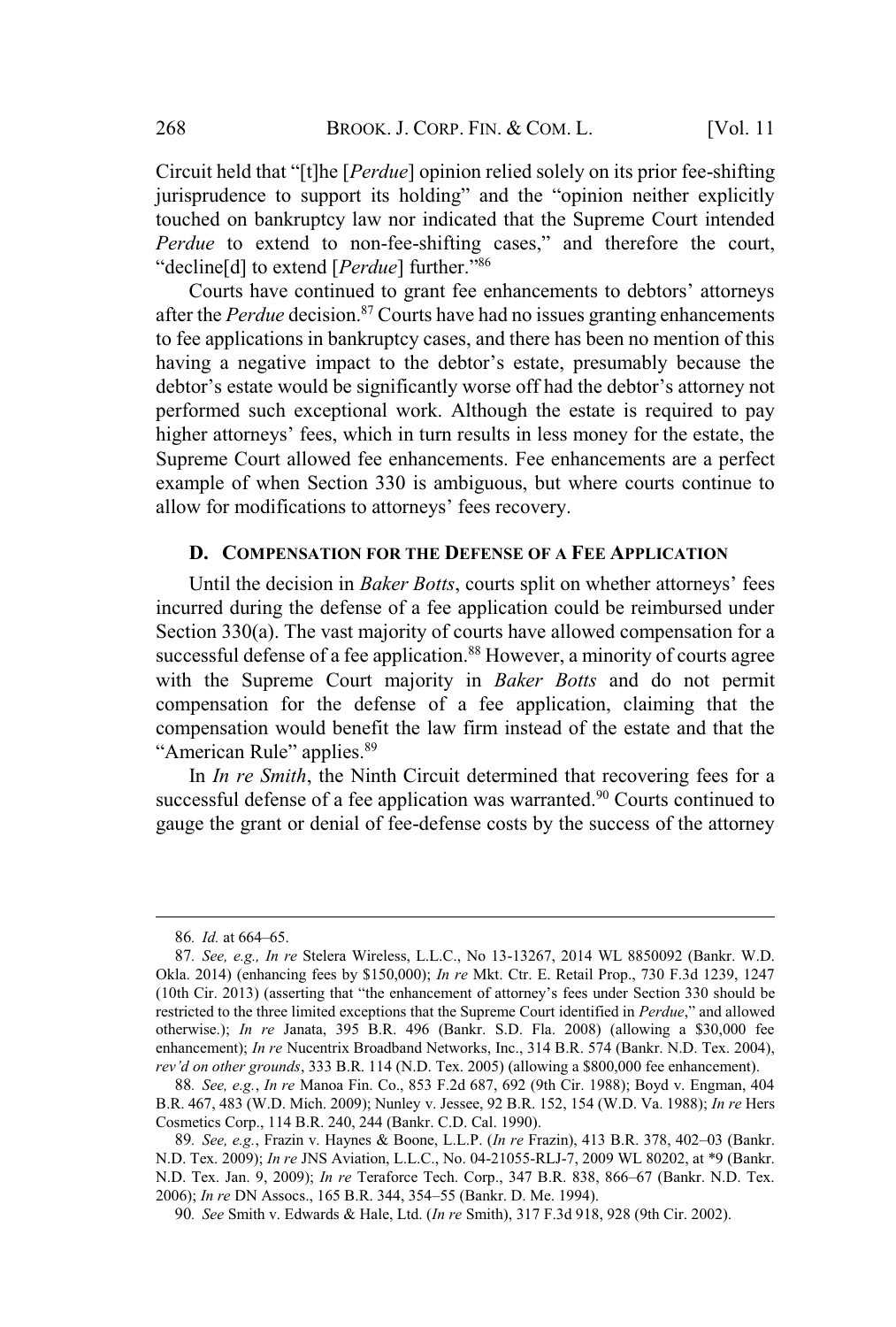in defending his or her fee application. $91$  As a result, courts have continued to grant fees for a successful defense of a fee application.<sup>92</sup> Likewise, courts have reduced fees where attorneys failed to defend their fee applications.<sup>93</sup>

The policy justifications for allowing the recovery of fees for a successful defense of a fee application are "similar policy arguments to those pre-dating the 1994 Amendments—namely, the equal pay concept that not granting defense costs would 'dilute fee awards' below compensation available to attorneys generally."<sup>94</sup> The result is a "no-win" policy situation, "where a bankruptcy attorney must file a publicly available fee application, a party in interest objects to extract an unwarranted fee reduction, and the attorney faces a defense that will cost more than the value of the reduction sought by the objector."<sup>95</sup>

A minority of courts prohibits recovery of costs sustained when defending a fee application, regardless of the success of the defense. The minority courts look at comparable non-bankruptcy litigation and how a dispute for attorneys' fees would be handled in such cases.<sup>96</sup> The only comparable non-bankruptcy counterpart is the American Rule, where "each party must pay its own attorney's fees and expenses."<sup>97</sup> The courts therefore prevent such reimbursement, "[b]ecause skilled practitioners outside bankruptcy would customarily receive no compensation for the additional time spent litigating a fee dispute."<sup>98</sup>

The minority courts' comparison of bankruptcy fee application disputes to the American Rule is defective. There is no non-bankruptcy counterpart to Section 330(a)(1), where non-bankruptcy professionals are required to submit fee applications for approval by courts and trustees, and have those fees subjected to reduction.<sup>99</sup> Additionally, Section 330(a)(6) acknowledges that the task of preparing a fee application is not customary for other legal

<sup>91</sup>*. Compare* Big Rivers Elec. Corp. v. Schilling, 252 B.R. 670, 675 (W.D. Ky. 2000), *and In re DN Assocs*., 165 B.R. at 355 *with* Hennigan Bennett & Dorman LLP v. Goldin Assocs. L.L.C. (*In re* Worldwide Direct Inc.), 334 B.R. 108, 111–12 (D. Del. 2005).

<sup>92</sup>*. See, e.g.*, Grant v. George Schumann Tire & Battery Co., 908 F.2d 874, 877 (11th Cir. 1990); Boyd v. Engman, 404 B.R. 467, 482–83 (W.D. Mich. 2009); *In re Worldwide Direct Inc.*, 334 B.R. at 111–12; *In re* Buckridge, 367 B.R. 191, 206 n.26 (Bankr. C.D. Cal. 2007); *In re* Atwell, 148 B.R. 483, 491–92 (Bankr. W.D. Ky. 1993); *In re* Hutter Constr. Co., 126 B.R. 1005, 1013 (Bankr. E.D. Wis. 1991).

<sup>93</sup>*. See Big Rivers Elec. Corp*., 252 B.R. at 675; *In re DN Assocs*., 165 B.R at 355; *In re* Great Sweats, Inc., 113 B.R. 240, 245–46 (Bankr. E.D. Va. 1990); *In re* Watervliet Paper Co., 109 B.R. 733, 735 (Bankr. W.D. Mich. 1989).

<sup>94</sup>. Timothy S. Springer, *Damned If You Do, Damned If You Don't – Current Issues for Professionals Seeking Compensation in Bankruptcy Cases Under 11 U.S.C. § 330*, 87 AM. BANKR. L.J. 525, 539 (2013); *see In re Smith*, 317 F.3d at 928.

<sup>95</sup>. Springer, *supra* note 94, at 539.

<sup>96</sup>*. See id*. at 540 (citing *In re* St. Rita's Assocs. Private Placement, L.P., 260 B.R. 650, 652 (Bankr. W.D.N.Y. 2001)).

<sup>97</sup>. Perdue v. Kenny A., 559 U.S. 542, 550 (2010).

<sup>98</sup>*. In re St. Rita's Assocs*., 260 B.R. at 652.

<sup>99</sup>*. See In re* Busy Beaver Bldg. Ctrs., Inc., 19 F.3d 833, 853–56 (3rd Cir. 1994).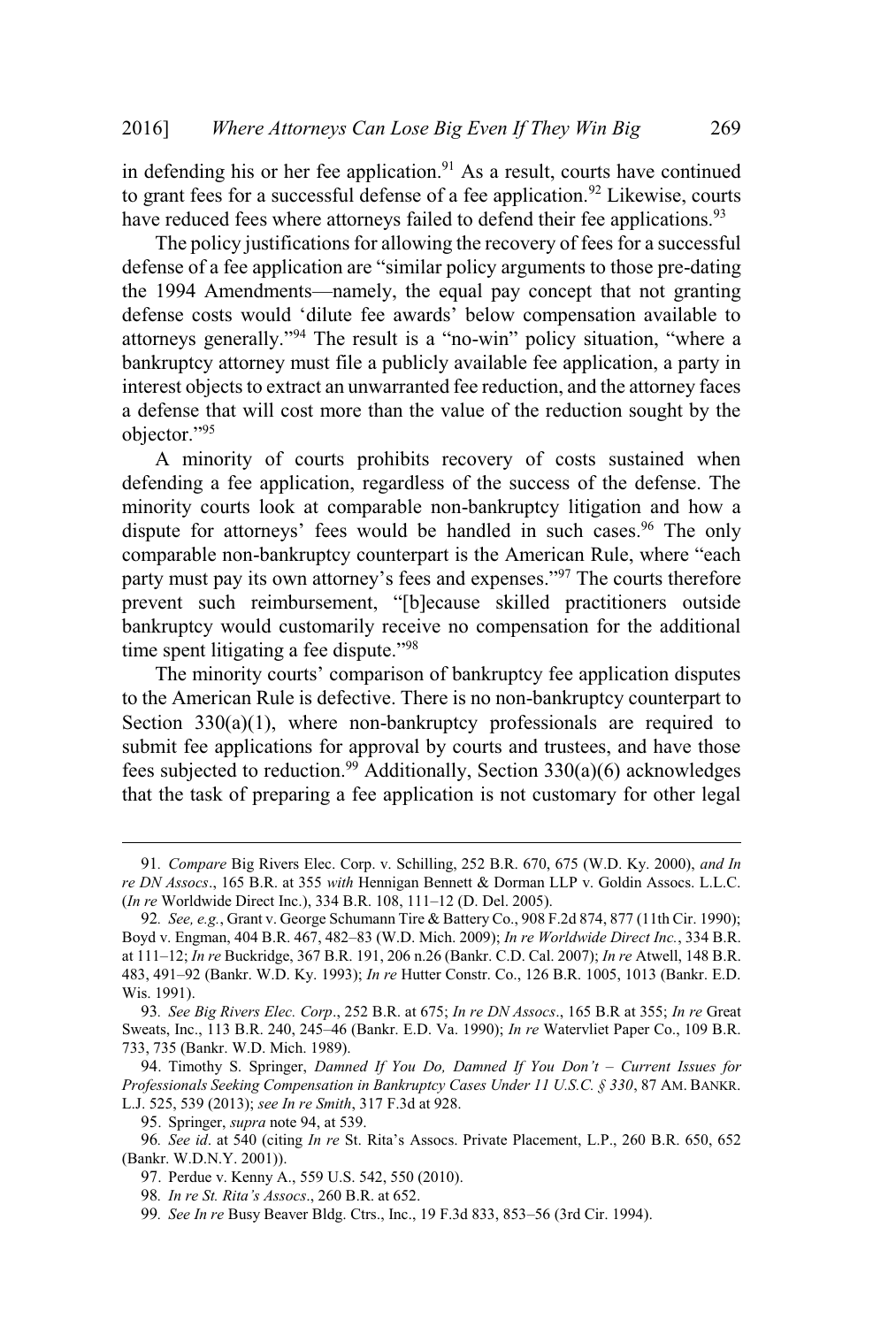professionals, and requires bankruptcy professionals to be compensated for it. Thus, the fee application is not comparable to what attorneys deal with outside of bankruptcy and, moreover, places bankruptcy professionals at a disadvantage.

Furthermore, if the defense of the fee application is successful and fees are not awarded for such a defense, the result is a reduction in the fees the attorney would have received had he or she not needed to defend the application. Essentially, not reimbursing the fees results in a compensation cut in bankruptcy attorneys' fees.<sup>100</sup> This is inherently contrary to the legislative intent of the Bankruptcy Reform Act of 1994, where the legislature wanted to enable equal compensation for bankruptcy attorneys.

Now attorneys face the possibility of entering frivolous and disadvantageous litigation because they will not be reimbursed, even if their fee application was proper. Particularly after the *Baker Botts* decision, there is a lack of adequate safeguards to protect attorneys from frivolous feedefense litigation.<sup>101</sup> As the example provided by Justice Breyer, discussed supra, explained,  $102$  the attorney is left to suffer for doing no wrong. The debtor is allowed to challenge an attorney's fee application at any point in  $time^{103}$  and the attorney has to bear the expenses. Attorneys are at a disadvantage after performing services for a debtor if their fee application is challenged. A more viable option would be to follow the Fourth Circuit's holding in *Shammas v. Focarino*, <sup>104</sup> where the court determined that "the American Rule [ ] applies only where the award of attorneys fees turns on whether a party seeking fees has prevailed to at least some degree."<sup>105</sup> The Supreme Court in *Baker Botts* incorrectly used the American Rule as an invalid justification to allow for such inequity.

#### **II. THE AMERICAN RULE**

The American Rule requires that each party pay its own attorneys' fees, unless there is an applicable exception.<sup>106</sup> The origin of the American Rule is

<sup>100</sup>*. See* Smith v. Edwards & Hale, Ltd. (*In re* Smith), 317 F.3d 918, 928 (9th Cir. 2002). The court stated that a "[f]ailure to grant fees for successfully defending challenges to an authorized fee application would dilute fee awards, in violation of Section 330(a), and this would reduce the effective compensation of bankruptcy attorneys to levels below the compensation available to attorneys generally." *Id.* at 928 (citing *In re* Nucorp Energy, Inc., 764 F.2d 655 (9th Cir. 1985)).

<sup>101</sup>*. See generally* Baker Botts L.L.P. v ASARCO L.L.C., 135 S. Ct. 2158, 2169 (2015) (where the court did not allow recovery for fees incurred when defending a fee application).

<sup>102</sup>*. See generally id.* at 2170 (Breyer, J., dissenting) (for convenience: "Consider a bankruptcy attorney who earns \$50,000—a fee that reflects her hours, rates, and expertise—but is forced to spend \$20,000 defending her fee application against meritless objections.").

<sup>103</sup>. Explained *infra* Part III.C (The only safeguard is Federal Rule of Civil Procedure 11, which has little effect in protecting attorneys.); *see also* FED. R. CIV. P. 11.

<sup>104</sup>*. See generally* Shammas v. Focarino, 784 F.3d 219 (4th Cir. 2015).

<sup>105</sup>*. Id.* at 223.

<sup>106</sup>*. See generally* John Leubsdorf, *Toward a History of the American Rule on Attorney Fee Recovery*, 47 LAW & CONTEMP. PROBS. 9, 13 (1984).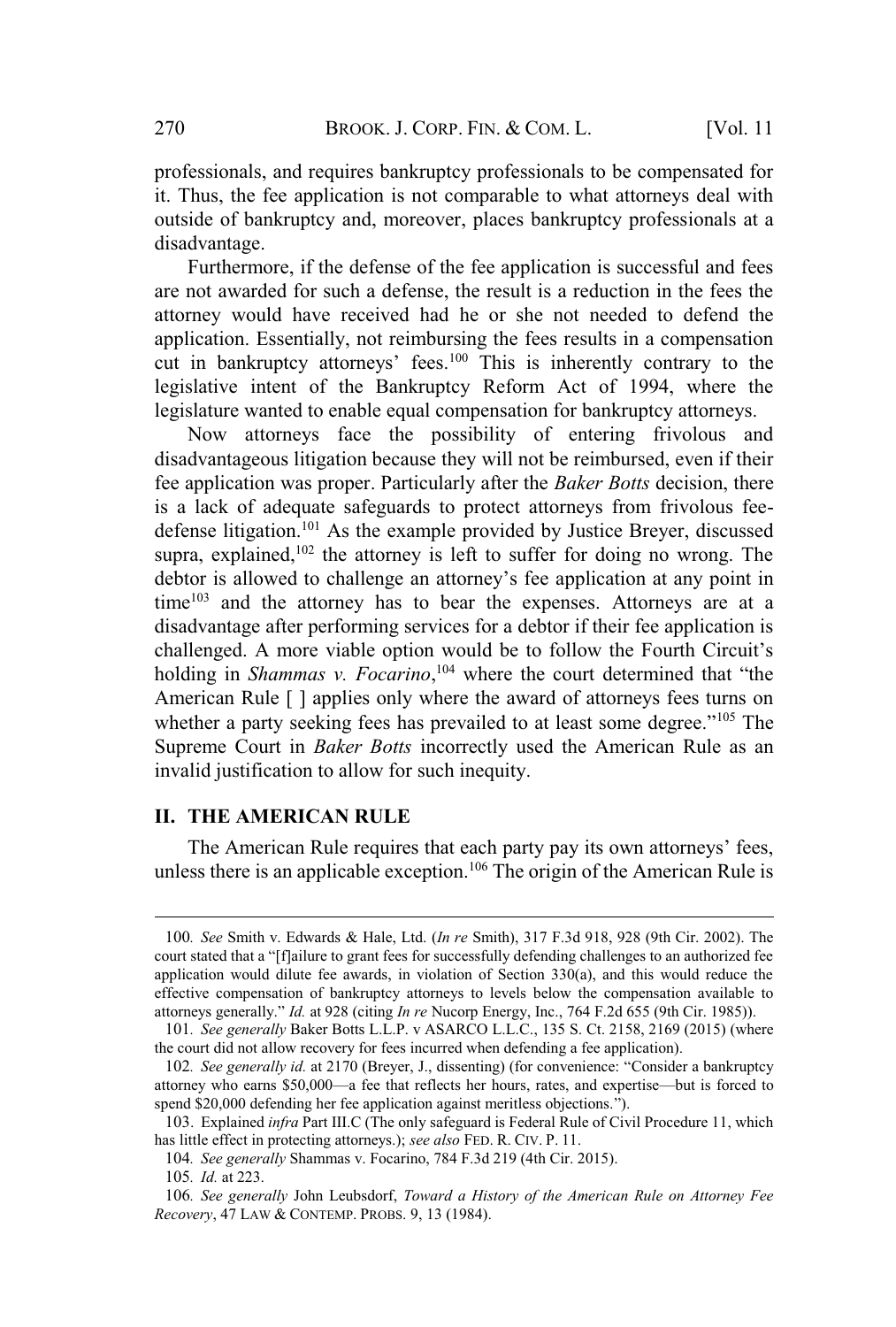not entirely clear. However, it appears that the legislature wanted each party's legal expenses to reflect their decisions on how they wanted to litigate, and to not make the other party liable for those decisions.<sup>107</sup> The Supreme Court gave two reasons for the American Rule: parties should not fear punishment for bringing a lawsuit; and "litigating the question of what constitutes reasonable attorney's fees would pose substantial burdens for judicial administration."<sup>108</sup>

#### **A. BRIEF HISTORY OF THE AMERICAN RULE**

The American rule emerged in the early nineteenth century due to attorneys pushing to recover fees from the defeated party, and as a result, parties would pay more in the form of attorneys' fees than for damages to the prevailing party.<sup>109</sup> There is much confusion regarding how or where the rule was formed; yet it continues to exist. The reason for attorneys' fees being so disproportionate to damages was that juries considered attorneys' fees when they assessed damages,<sup>110</sup> as they similarly do today.<sup>111</sup> The American Rule's cross-Atlantic counterpart, the English Rule, requires the defeated party to pay the prevailing party's attorneys' fees.<sup>112</sup> The English rule sought to reduce frivolous litigation, because of the fear of covering the prevailing party's legal fees upon defeat of meritless claims.<sup>113</sup> However, the English Rule also risks eliminating meritorious lawsuits where the plaintiff fears losing, because of the inability to pay the opposing party's legal fees.<sup>114</sup>

Currently, there are fee-shifting statutes that "overrule" the American Rule and allow reimbursement of legal fees to the prevailing party.<sup>115</sup> Another exception to the American Rule occurs when a party acts in bad faith. "The threshold for invoking this [bad faith exception] is high, [] and the Court should invoke it only when it finds that 'a fraud has been practiced upon it or that the very temple of justice has been defiled."<sup>116</sup>

<sup>107</sup>*. See* Oelrichs v. Spain, 82 U.S. 211, 230–31 (1872).

<sup>108</sup>. Fleischmann Distilling Corp. v. Maier Brewing Co., 386 U.S. 714, 718 (1967) (citing *Oelrichs* 82 U.S. at 231).

<sup>109</sup>*. See* Leubsdorf, *supra* note 106, at 13.

<sup>110</sup>*. See id.* at 14.

<sup>111</sup>*. See id.*

<sup>112</sup>*. See* Theodore Eisenberg & Geoffrey P. Miller, *The English Versus the American Rule on Attorney Fees: An Empirical Study of Public Company Contracts*, 98 CORNELL L. REV. 327, 327 (2013).

<sup>113</sup>*. Id.* at 335.

<sup>114</sup>*. Id.* at 335–36.

<sup>115</sup>*. See, e.g.*, Equal Access to Justice Act, Pub. L. No. 96-481, § 203, 94 Stat. 2321 (1980) (codified as amended at 5 U.S.C. § 504 (2012)).

<sup>116</sup>. Frazin v. Haynes & Boone, L.L.P. (*In re* Frazin), 413 B.R. 378, 402–03 (Bankr. N.D. Tex. 2009) (quoting Boland Marine & Mfg. Co. v. Rihner, 41 F.3d 997, 1005 (5th Cir. 1995)).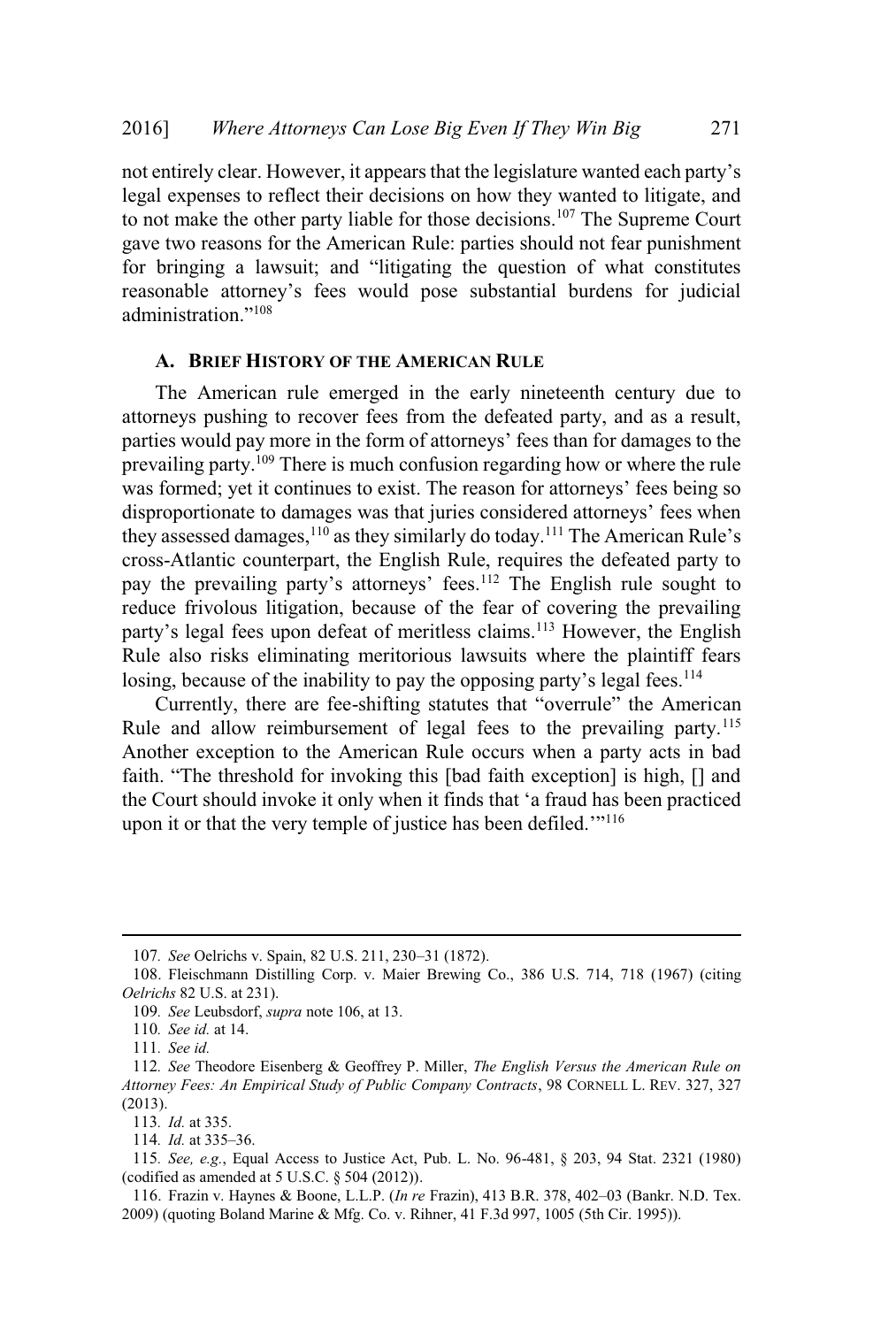#### **B. SHIFTS AWAY FROM THE AMERICAN RULE**

"There are six general categories of exceptions to the 'American rule:' (1) Contracts; (2) Bad Faith; (3) Common Fund; (4) Substantial Benefit; (5) Contempt; and (6) Fee-shifting statutes."<sup>117</sup> A key exception to the American Rule is where a statute explicitly states that fees can be rewarded to the prevailing party.<sup>118</sup> One example is the Equal Access to Justice Act (EAJA), under which a party is allowed to recover its attorneys' fees when the government loses a case against the party and the government cannot show that its position was substantially justified.<sup>119</sup> It is important to note that the EAJA allows recovery of fees when the party prevails against the government, whether the party was the plaintiff or the defendant.<sup>120</sup> This demonstrates a shift from the typical pro-plaintiff approach of the American Rule, towards the English rule under which the losing party pays the attorneys' fees. Congress, through the EAJA and other acts, has emphasized a concern for relatively poor litigants prevailing against wealthy parties, such as corporations or governments.<sup>121</sup> Oddly enough, the EAJA was enacted to incentivize businesses to sue the government.<sup>122</sup> The government provided funding to help poor parties prevail against rich parties, and as a result, shifted away from the American Rule.<sup>123</sup>

#### **C. BAD FAITH EXCEPTION TO THE AMERICAN RULE**

The bad faith exception "awards attorney fees against parties who litigate in bad faith, for the obvious purpose of deterring illegitimate behavior in the courtroom, and sometimes, outside it."<sup>124</sup> The Supreme Court implemented the bad faith exception in *Hall v. Cole*<sup>125</sup> and explained that when applying the bad faith exception in certain cases, "the underlying rationale of 'fee shifting' is, of course, punitive, and the essential element in triggering the award of fees is therefore the existence of 'bad faith' on the part of the unsuccessful litigant."<sup>126</sup> The bad faith exception only grants attorneys' fees

<sup>117</sup>. David A. Root, Note, *Attorney Fee-Shifting in America: Comparing, Contrasting, and Combining the "American Rule" and "English Rule*," 15 IND. INT'<sup>L</sup> & COMP. L. REV. 583, 585 (2005).

<sup>118</sup>*. See* Alyeska Pipeline Serv. Co. v. Wilderness Soc'y, 421 U.S. 240, 260–61 (1975).

<sup>119</sup>*. See* Equal Access to Justice Act § 203.

<sup>120</sup>*. Id.*

<sup>121</sup>*. See id.*

<sup>122</sup>*. See Award of Attorney's Fees Against the Federal Government: Hearings before the Subcomm. on Courts, Civil Liberties, and the Admin. of Justice of the H. Judiciary Comm.*, 96th Cong., 15–29, 56–58 (1980).

<sup>123</sup>*. See* Leubsdorf, *supra* note 106, at 32; *see generally* Phyllis A. Monroe, *Financial Barriers to Litigation: Attorney Fees and the Problem of Legal Access*, 46 ALB. L. REV. 148, 154 (1981). 124. Leubsdorf, *supra* note 106, at 29.

<sup>125</sup>*. See generally* Hall v. Cole, 412 U.S. 1 (1973).

<sup>126</sup>*. Id.* at 5.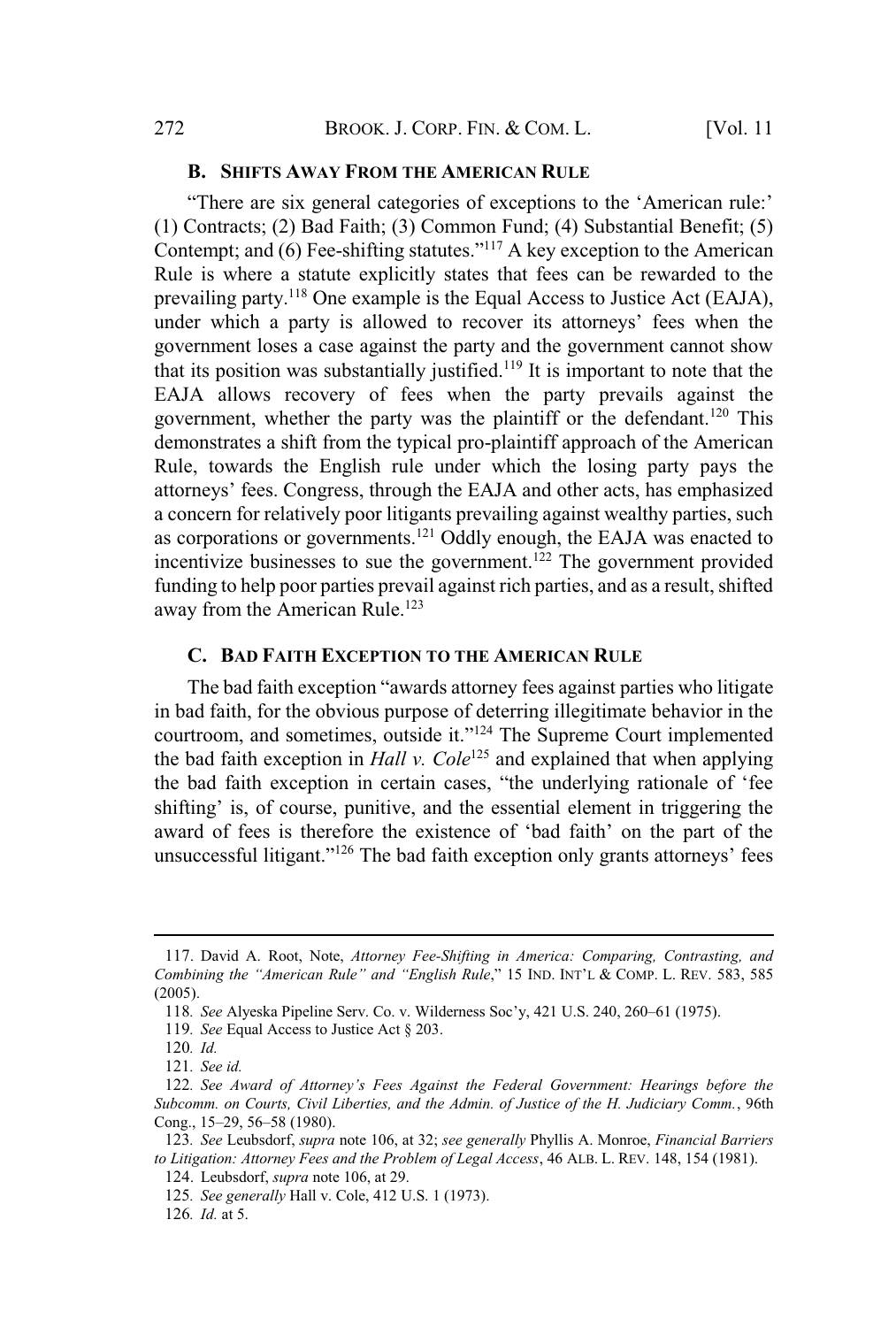in exceptional cases and only when the "opponent has acted in bad faith, vexatiously, wantonly, or for oppressive reasons."<sup>127</sup>

The majority opinion in *Baker Botts* explains that the bad faith exception to the American Rule—or the exception's bankruptcy counterpart, Rule 9011 of the Bankruptcy Code<sup>128</sup>—will work to exempt frivolous litigation against the debtor's attorney.<sup>129</sup> The Court noted that "any concerns about the possibility of frivolous objections to fee applications" will be protected by court-imposed "sanctions for bad-faith litigation conduct, which may include 'an order directing payment . . . of some or all of the reasonable attorneys' fees and other expenses incurred as a direct result of the violation."<sup>130</sup> However, courts have been reluctant to apply the bad faith exception to the American Rule.<sup>131</sup>

#### **D. INEQUITY PRESENTED BY THE AMERICAN RULE IN BANKRUPTCY**

The American Rule in the context of the defense of fee applications would result in attorneys losing even if they successfully defended their fee application. First and foremost, there is no comparable practice for nonbankruptcy professionals, because they do not have to submit fee applications. Attorneys in other fields do not have to thoroughly explain their work and have it reviewed by the United States Trustee and the court before they can receive their compensation. Furthermore, there is no safeguard for bankruptcy practitioners to avoid oppressive tactics by debtors, because of courts' rare use of Bankruptcy Rule 9011 and FRCP Rule 11.

By assuming that the American Rule is the non-bankruptcy counterpart of reimbursing fee-defense expenses, the Supreme Court has once again left bankruptcy professionals on an uneven playing field. The ultimate result: attorneys pay the price even if they provide exceptional work. Therefore, attorneys need some way to get their backs off the wall and make sure that when a debtor challenges the fee application, it is done with the utmost good faith and through a more complex process than simply filing a complaint in a courtroom.

<sup>127</sup>. United States v. Standard Oil Co., 603 F.2d 100, 103 (9th Cir. 1979) (quoting *Hall*, 412 U.S. at 5).

<sup>128</sup>*. See* FED. R. BANKR. P. 9011 (this rule is analogous to Rule 11 of the Federal Rules of Civil Procedure (FRCP)); *see* FED. R. CIV. P. 11(b)(1) (enforcing that the litigation "is not being presented for any improper purpose, such as to harass, cause unnecessary delay, or needlessly increase the cost of litigation.").

<sup>129</sup>*. See* Baker Botts L.L.P. v. ASARCO L.L.C., 135 S. Ct. 2158, 2168 n.4 (2015).

<sup>130</sup>*. Id.* (quoting Law v. Siegel, 134 S. Ct. 1188, 1198 (2014)).

<sup>131</sup>*. See* Leubsdorf, *supra* note 106, at 29; *see generally* Jacob Singer, *Bad Faith Fee-Shifting in Federal Courts: What Conduct Qualifies?*, 84 ST. JOHN'<sup>S</sup> L. REV. 693, 701–13 (2010).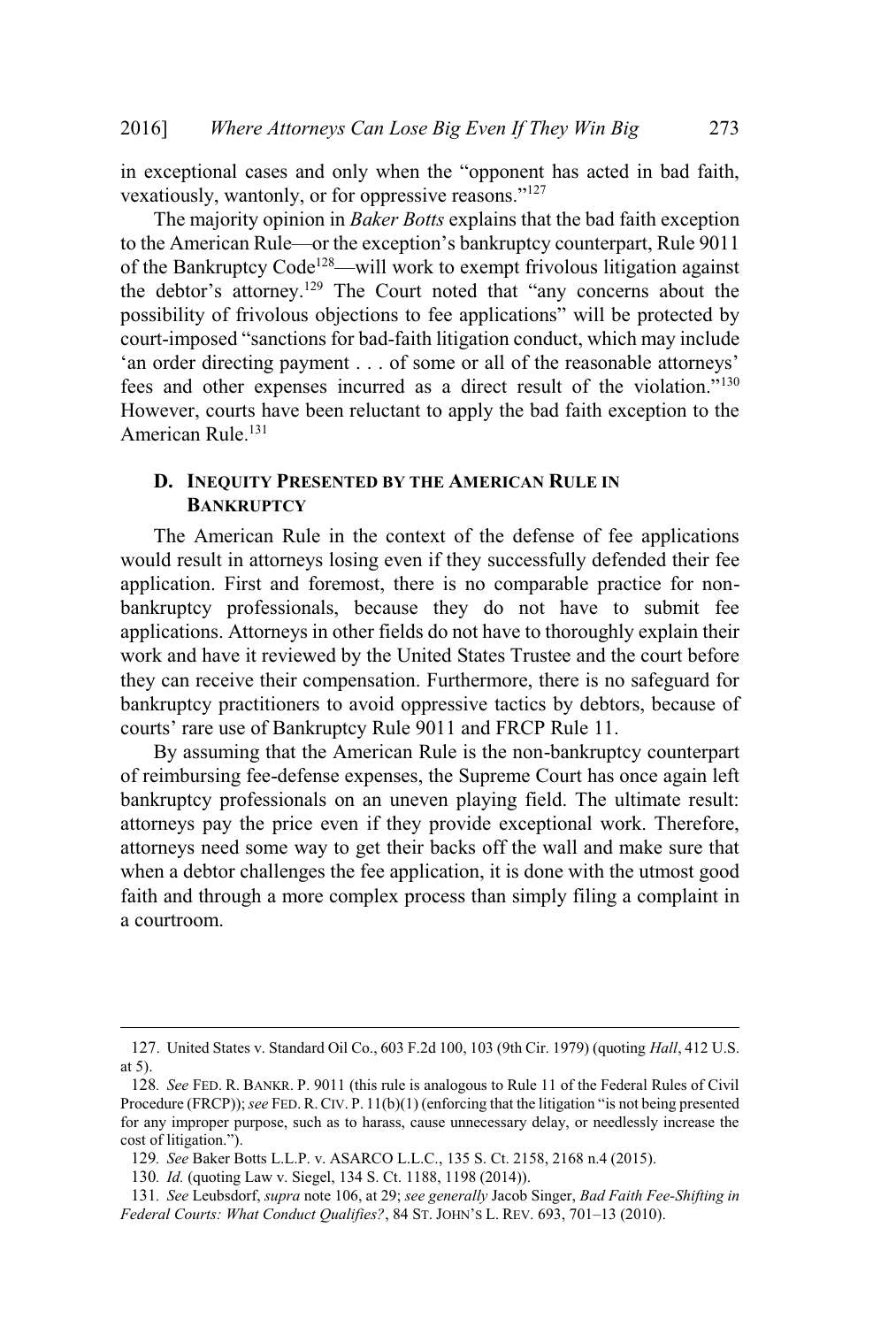#### **III.** *BAKER BOTTS* **ANALYSIS**

The *Baker Botts* decision overturned a strong majority of decisions allowing compensation for successful fee-defense litigation.<sup>132</sup> With the ability to receive compensation for the successful defense of a fee application, bankruptcy attorneys were not placed at a disadvantage if the debtor filed a lawsuit against the attorney's fee application. The courts and United States Trustee already review fee applications;<sup>133</sup> now, a legal challenge by a debtor adds an additional obstacle in the way of a bankruptcy attorney's path to receiving compensation. The *Baker Botts* facts display a scenario where attorneys are in dire need of safeguards to avoid frivolous litigation.

#### **A. BACKGROUND AND PROCEDURAL HISTORY**

ASARCO LLC filed a Chapter 11 bankruptcy petition in 2005.<sup>134</sup> ASARCO was represented by Baker Botts LLP as primary counsel, and Jordan, Hyden, Womble, Culbreth, & Holzer, PC as co-counsel.<sup>135</sup> During the bankruptcy case, Baker Botts pursued fraudulent transfer claims against ASARCO's parent company,<sup>136</sup> for the transfer of a controlling interest in Southern Copper Corporation (SCC).<sup>137</sup> Baker Botts successfully obtained a  $$6-$10 billion<sup>138</sup>$  judgment against the parent, which was, at the time, "the largest fraudulent transfer judgment in Chapter 11 history."<sup>139</sup> As a result, the bankruptcy court awarded Baker Botts "approximately \$120 million for their work in the bankruptcy proceeding plus a \$4.1 million enhancement for exceptional performance. The court also awarded the firms over \$5 million for time spent litigating in defense of their fee applications."<sup>140</sup>

<sup>132</sup>*. See, e.g.*, Grant v. George Schumann Tire & Battery Co., 908 F.2d 874, 877 (11th Cir. 1990); Boyd v. Engman, 404 B.R. 467, 482–83 (W.D. Mich. 2009); Hennigan Bennett & Dorman LLP v. Goldin Assocs. L.L.C. (*In re* Worldwide Direct Inc.), 334 B.R. 108, 111–12 (D. Del. 2005); *In re* Buckridge, 367 B.R. 191, 206 n.26 (Bankr. C.D. Cal. 2007); *In re* 14605, Inc., No. 05-11910, 2007 WL 2745709, at \*8–9 (Bankr. D. Del. Sept. 19, 2007); *In re* Atwell, 148 B.R. 483, 491–92 (Bankr. W.D. Ky. 1993); *In re* Hutter Constr. Co., 126 B.R. 1005, 1013 (Bankr. E.D. Wis. 1991).

<sup>133</sup>*. See* 11 U.S.C. § 330(a) (2012).

<sup>134</sup>*. Baker Botts L.L.P.*, 135 S. Ct. at 2163.

<sup>135</sup>*. Id.*

<sup>136</sup>*. See id.* at 2163 (ASARCO L.L.C. is owned by ASARCO Incorporated, which is owned by Americas Mining Corporation, which is in turn owned by Grupo Mexico (collectively, ASARCO's "Parent")).

<sup>137</sup>*. See id.*

<sup>138</sup>. The range in the value of the judgment is due to the changing valuation of the SCC stock and dividends that ASARCO received from its parent. When ASARCO initially transferred the stock and dividends it was worth over \$10 billion, but after the fraudulent transfer proceeding and when ASARCO was returned the stock and dividends, they were valued at over \$6 billion. *See In re* ASARCO L.L.C*.*, No. 05-21207, 2011 WL 2974957, at \*5-7 (July 20, 2011).

<sup>139</sup>*. Id.*

<sup>140</sup>*. Baker Botts L.L.C.,* 135 S. Ct. at 2163.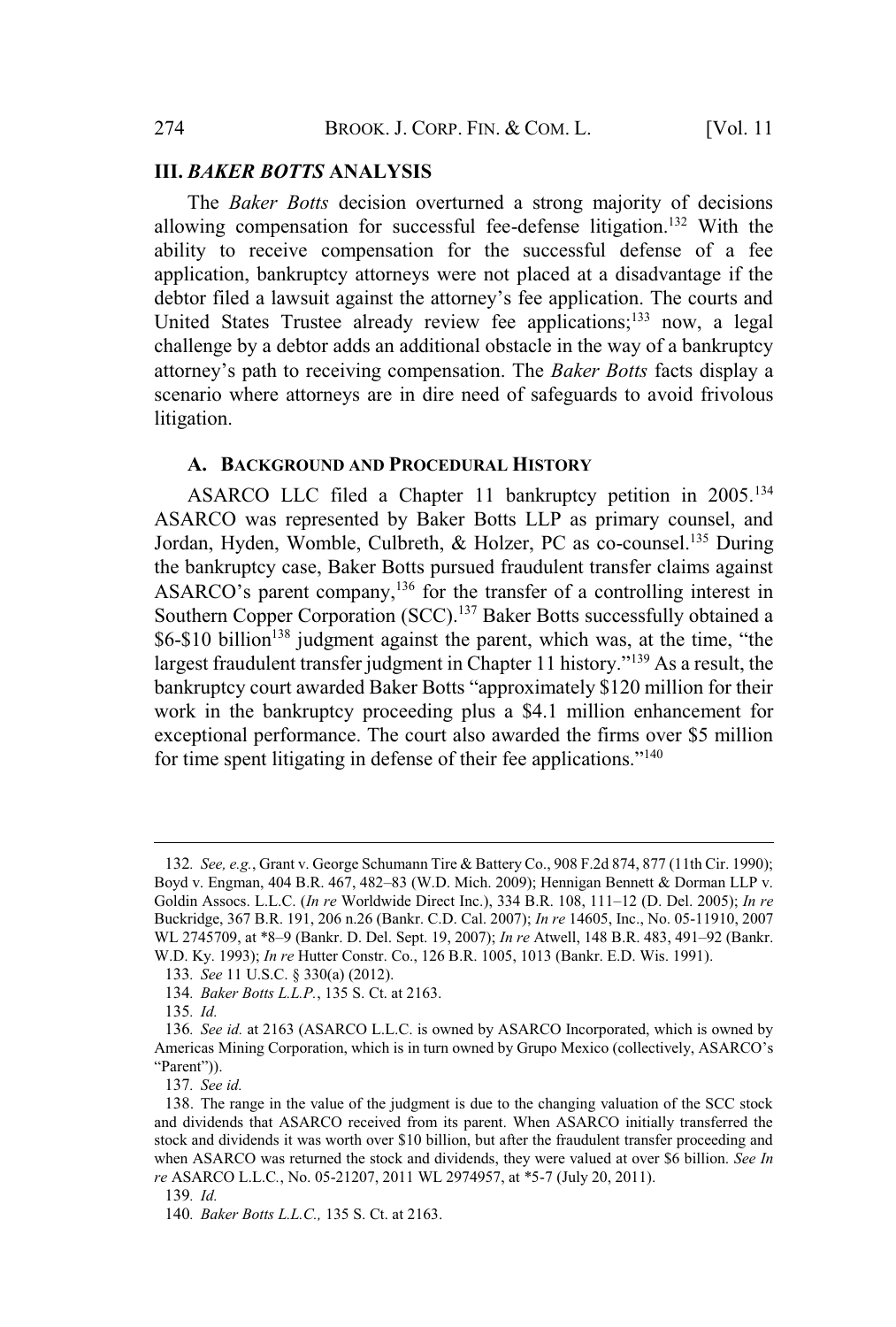#### 2016] *Where Attorneys Can Lose Big Even If They Win Big* 275

"ASARCO is an integrated copper mining, smelting, and refining company [that] entered Chapter 11 in 2005,"<sup>141</sup> as a result of "billions of dollars worth of environmental, asbestos,  $[tax]$  and toxic tort liabilities."<sup>142</sup> "Creditors were expecting to recover only cents on the dollar."<sup>143</sup> The entire board and the CEO of ASARCO resigned shortly after filing for bankruptcy. "In February 2007, ASARCO filed suit against two of its parent entities," and "sought damages for fiduciary duty breaches and to avoid the fraudulent transfer," explained supra, for the sale of SCC.<sup>144</sup> After Baker Botts successfully avoided the transfer of SCC, ASARCO was left "with minimal debt, \$1.4 billion in cash, and liberated from its massive environmental, asbestos and toxic tort liabilities."<sup>145</sup> The bankruptcy court described the reorganization as "probably the most successful Chapter 11 of any magnitude in the history of the Code."<sup>146</sup>

On February 8, 2010, Baker Botts sought final approval of its fee application, including "a 20 percent premium (about \$22.6 million)."<sup>147</sup> Until the lawsuit by ASARCO, there was no objection to the final fee application. After exiting bankruptcy, ASARCO was again under the control of its parent, and objected to over \$20 million in fees, including the \$22.6 million fee enhancement.<sup>148</sup> The lawsuit required Baker Botts to produce every document it had accumulated over the four-year bankruptcy proceeding, "resulting in the production of 2,350 boxes of hard copy documents and 189GB of electronic data."<sup>149</sup>

The bankruptcy court held that ASARCO's claims were meritless. The bankruptcy court concluded that it had the power to grant such fees under Section 330(a) and determined that the fees were reasonable under the lodestar method.<sup>150</sup> The bankruptcy court noted that it "should reward rare and exceptional work and should be tied to both the effort and the outcome."<sup>151</sup> The court granted fees of only \$5 million, instead of the requested  $$8$  million,<sup>152</sup> without much explanation as to their reasoning.<sup>153</sup> Subsequently, ASARCO appealed to the district court, but this time around,

- 143*. In re ASARCO L.L.C*., 2011 WL 2974957, at \*4.
- 144. Werkheiser, *supra* note 142, at 12.
- 145*. Id.* at 12.

147. Werkheiser, *supra* note 142, at 12.

- 150*. See In re ASARCO L.L.C.*, 2011 WL 2974957, at \*17.
- 151*. Id.* at \*37.

<sup>141</sup>. ASARCO, L.L.C. v. Jordan Hyden Womble Culbreth & Holzer, P.C. (*In re* ASARCO L.L.C.), 751 F.3d 291, 293 (5th Cir. 2014).

<sup>142</sup>. Gregory W. Werkheiser, *ASARCO and the High Cost of Getting Paid in the Fifth Circuit (And Maybe Everywhere)*, AM. BANKR. INST. J., Jan. 2015 at 64.

<sup>146</sup>*. In re ASARCO L.L.C*., 2011 WL 2974957, at \*22.

<sup>148</sup>*. See* ASARCO, L.L.C. v. Jordan Hyden Womble Culbreth & Holzer, P.C. (*In re* ASARCO L.L.C.), 751 F.3d 291, 293–94 (5th Cir. 2014).

<sup>149</sup>*. Id.* at 293.

<sup>152</sup>*. See* Werkheiser, *supra* note 142, at 13.

<sup>153</sup>*. See In re ASARCO L.L.C.*, 2011 WL 2974957, at \*42.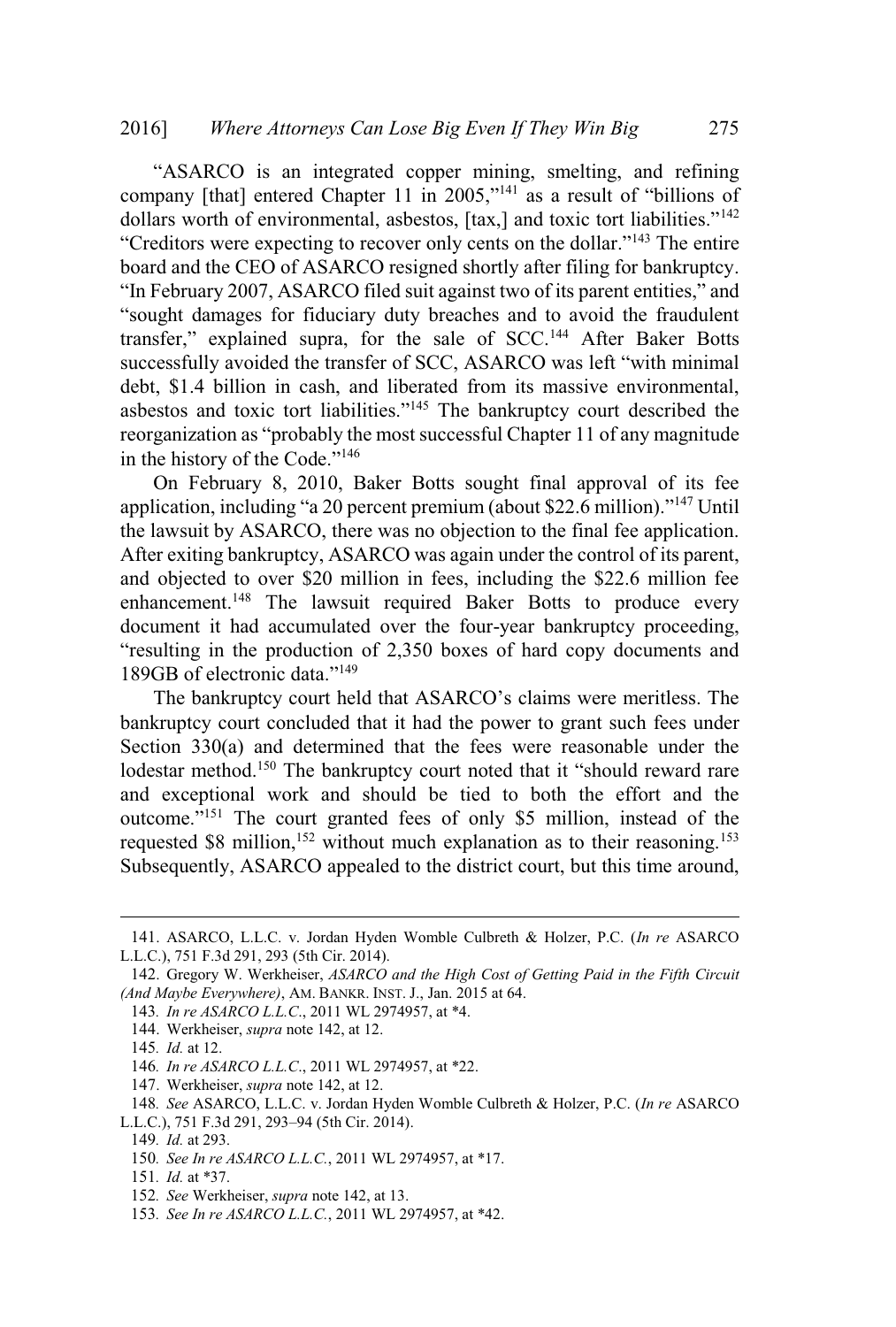the court did not object to the fees in the application, and instead, objected to the fee enhancements and the fees for defending the fee application.<sup>154</sup> The district court affirmed the bankruptcy court.

Once again, ASARCO appealed to overturn the fee enhancements and the fees for defending the fee application. The Fifth Circuit continued to analyze the bankruptcy court's ability to authorize fee enhancements and the recovery of fees for defending fee applications under Section  $330(a)$ .<sup>155</sup> The Fifth Circuit affirmed the fee enhancements in their entirety, using the lodestar method and the argument presented in *Pilgrim's Pride*, which explicitly stated "that *Perdue* did not overrule this circuit's bankruptcy precedent authorizing fee enhancements . . . pursuant to Section 330(a)."<sup>156</sup> Additionally, the Fifth Circuit considered the fraudulent transfer litigation as a rare and exceptional circumstance, which should be considered as a "once in a lifetime result."<sup>157</sup>

The Fifth Circuit thoroughly analyzed the fees awarded for the defense of the fee application. The Fifth Circuit reasoned that "Section  $330(a)(3)$ instructs the court to consider 'all relevant factors' concerning the professional services rendered, including 'whether their services were necessary for the administration of, or beneficial . . . toward the completion of a case . . .' and 'whether the compensation is reasonable' based on charges by comparable practitioners in non-bankruptcy cases."<sup>158</sup> However, the court acknowledged that Section 330(a)(4) does not allow compensation for services that were not reasonably likely to benefit the debtor's estate or necessary to case administration.<sup>159</sup> Further, the court acknowledged that "[t]he primary beneficiary of a professional fee application, of course, is the professional. While the debtor's estate or its administration must have benefitted from the services rendered, the debtor's estate, and therefore normally the creditors, bear the cost."<sup>160</sup> The court concluded that Baker Botts could recover fees for defending its fee applications, suggesting that "bankruptcy courts, practicing vigilance and sound case management, can thwart punitive or excessively costly attacks on professional fee applications . . . courts should not hesitate to implement the exception to the American Rule that allows fee shifting where an adverse party has acted in bad faith, vexatiously, wantonly, or for oppressive reasons."<sup>161</sup>

<sup>154</sup>*. See id.*

<sup>155</sup>*. See* ASARCO, L.L.C. v. Jordan Hyden Womble Culbreth & Holzer, P.C. (*In re* ASARCO L.L.C.), 751 F.3d 291, 293 (5th Cir. 2014).

<sup>156</sup>*. Id.* at 296.

<sup>157</sup>*. Id.*

<sup>158</sup>*. Id.* at 299; *see also* 11 U.S.C. § 330(a)(3) (2012).

<sup>159</sup>*. See ASARCO L.L.C.*, 751 F.3d at 299; *see also* 11 U.S.C. § 330(a)(4).

<sup>160</sup>*. ASARCO L.L.C.*, 751 F.3d at 299; *see also* Grant v. George Schumann Tire & Battery Co., 908 F.2d 874, 877 (11th Cir. 1990).

<sup>161</sup>*. ASARCO L.L.C.*, 751 F.3d at 302.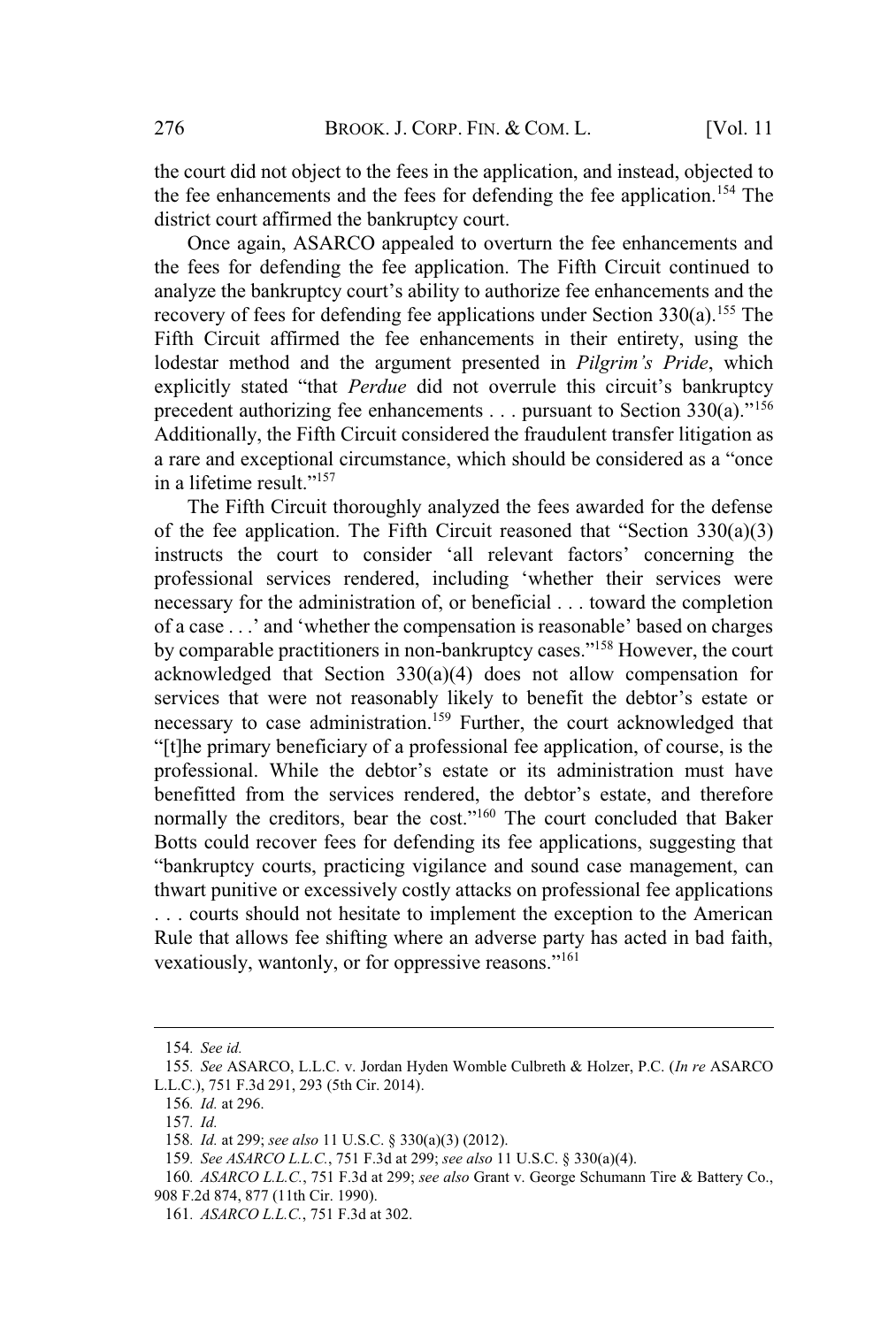#### **B. SUPREME COURT ANALYSIS**

ASARCO appealed the Fifth Circuit's decision to the Supreme Court and the Court granted certiorari.<sup>162</sup> The Supreme Court took the minority approach towards the recovery of fees for defending fee applications. Justice Thomas went into detail about the American Rule and stated that it was the Court's "basic point of reference."<sup>163</sup> The Court explicitly stated that it would not deviate from the American Rule.<sup>164</sup> Also, the Court noted that fee-shifting statutes that displace the American Rule "tend to authorize the award of a 'reasonable attorney's fee,' 'fees,' or 'litigation costs,' and usually refer to a 'prevailing party' in the context of an adversarial 'action.'"<sup>165</sup> The Court held that Section  $330(a)(1)$  does not act as a fee-shifting statute that would displace the American Rule, because "the phrase 'reasonable compensation for actual, necessary services rendered' neither specifically nor explicitly authorizes courts to shift the costs of adversarial litigation from one side to the other."<sup>166</sup>

The Court rejected Baker Botts's argument that "fee-defense litigation is part of the 'services rendered' to the estate administrator under  $\S 330(a)(1)$ ," and instead emphasized the analysis of the words "services rendered" in Section  $330(a)(1)$ .<sup>167</sup> The Court explained that the "word 'services' ordinarily refers to 'labor performed for another.'"<sup>168</sup> Therefore, the phrase "necessarily implies loyal and disinterested service in the interest of a client."<sup>169</sup> The Court concluded that the term "services" "cannot be read to encompass adversarial fee-defense litigation."<sup>170</sup> Further, the Court concluded that "[t]ime spent litigating a fee application against the administrator of a bankruptcy estate cannot be fairly described as 'labor performed for'—let alone 'disinterested service to'—that administrator."<sup>171</sup>

#### **C. JUSTICE BREYER'S DISSENT**

Justice Breyer, joined by Justices Ginsburg and Kagan, acknowledged "that a professional's defense of a fee application is not a 'service' within the meaning of the Code," but then supported the government's argument, presented in its amicus brief, "that compensation for fee-defense work 'is properly viewed as part of the compensation for the underlying services in

170*. Id.* at 2166.

171*. Id.*

<sup>162</sup>*. See generally* Baker Botts L.L.P. v. ASARCO L.L.C., 135 S. Ct. 2158 (2015).

<sup>163</sup>*. Id.* at 2164.

<sup>164</sup>*. See id.*

<sup>165</sup>*. Id.* at 2165.

<sup>166</sup>*. Id.* at 2166.

<sup>167</sup>*. Id.*

<sup>168</sup>*. Id.* at 2165 (quoting *Services*, WEBSTER'<sup>S</sup> NEW INTERNATIONAL DICTIONARY (2d ed. 1934)).

<sup>169</sup>*. Id.* (quoting Woods v. City Nat'l Bank & Tr. Co., 312 U.S. 262, 268 (1941)) (internal quotation marks omitted).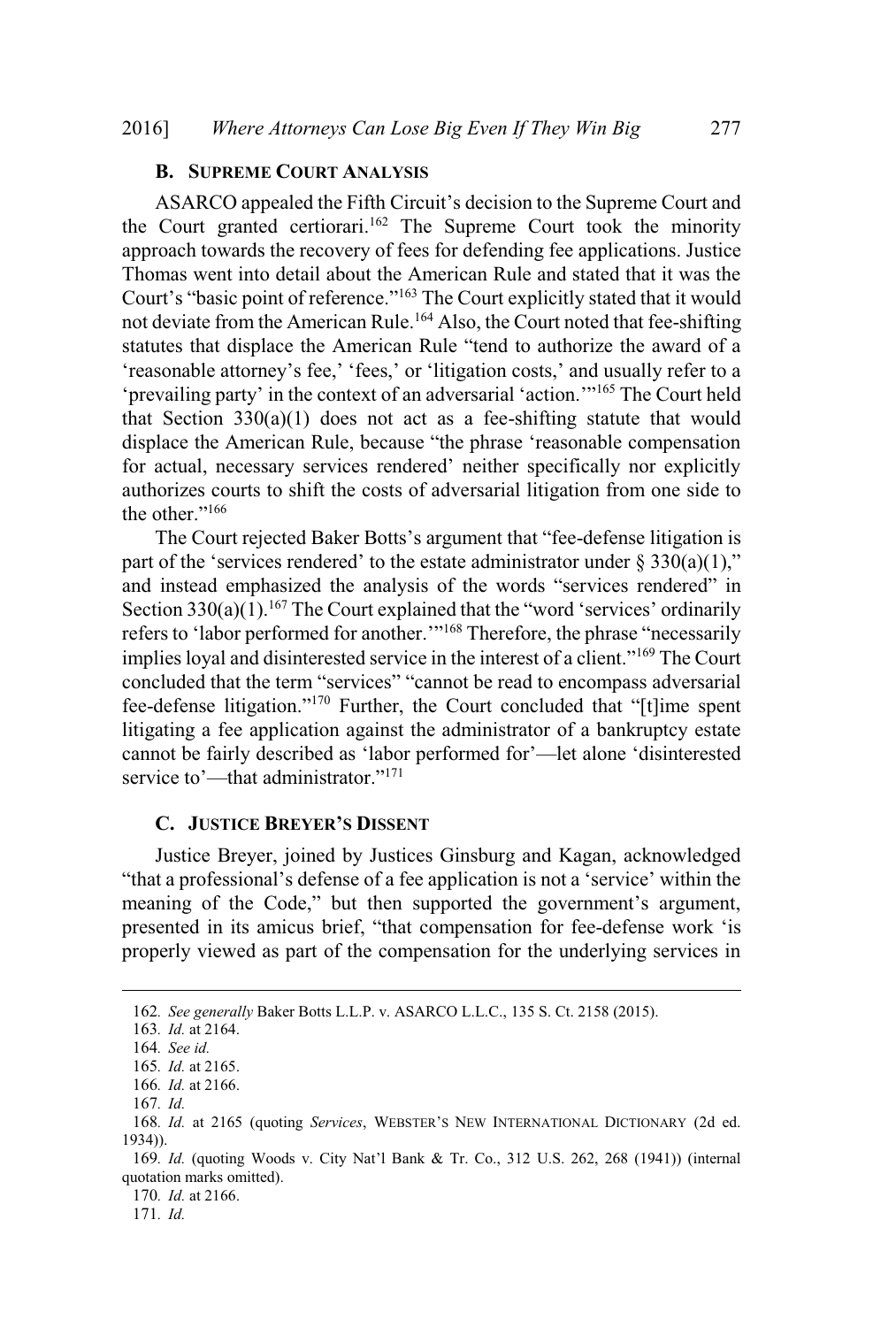[a] bankruptcy proceeding.""<sup>172</sup> Justice Breyer explained that "[t]he [Bankruptcy] Code provides that a 'court shall consider the nature, the extent, and the value of . . . services [rendered], taking into account *all relevant factors*.'"<sup>173</sup> Further, Justice Breyer asserted that "[t]he Bankruptcy Code affords courts broad discretion to decide what constitutes 'reasonable compensation,'" and that "it may take into account the expenses that a professional has incurred in defending his or her application for fees."<sup>174</sup> Moreover, the dissent asserted that "the extensive process through which a bankruptcy professional defends his or her fees may be so burdensome that additional fees are necessary in order to maintain comparability of compensation [with non-bankruptcy professionals]."<sup>175</sup> When a nonbankruptcy professional is subject to a fee-objection process, generally, only their client can make that objection, and the process is "comparatively simple, involves fewer parties in interest, and does not necessarily impose litigation costs."<sup>176</sup> Therefore, it is "necessary to account for the relatively burdensome fee-defense process required by the Bankruptcy Code."<sup>177</sup>

Justice Breyer disputed the majority's American Rule argument by suggesting that Section 330 need not explicitly permit a court to award fees. "To the extent that the majority intends to impose a requirement that a statute must explicitly mention fee defense in order to provide compensation for that work . . . [makesit] difficult to reconcile with the Court's decision in *Jean*."<sup>178</sup> In *Commissioner v. Jean*, <sup>179</sup> the Court held that "the Equal Access to Justice Act authorizes compensation for fee-defense work," $180$  despite the fact that the statute did not explicitly state anything about fee-defense work. Additionally, Justice Breyer argued that "the majority asserts that a fee application, unlike fee defense, can be construed as a 'service' to the bankruptcy estate," but "[a] bill prepared by an attorney, or another bankruptcy professional, is not a 'service' to the bankruptcy estate."<sup>181</sup>

Regardless of the excellent points that Justice Breyer made in his dissent, the majority's opinion is still the law of the case. Attorneys need to be protected against frivolous litigation and ensure that bankruptcy attorneys are still compensated equally to attorneys in other fields of law.

<sup>172</sup>*. Id.* at 2169 (Breyer, J., dissenting); *see also* Kenneth N. Klee, *Prof. Kenneth N. Klee on the Supreme Court's Holding in Baker Botts L.L.P. v. ASARCO L.L.C.,* 2015 EMERGING ISSUES 7344 (2015).

<sup>173</sup>*. Baker Botts L.L.P.*, 135 S. Ct. at 2169 (Breyer, J., dissenting) (alteration in original) (quoting 11 U.S.C. § 330(a)(3) (2012)).

<sup>174</sup>*. Id.* (Breyer, J., dissenting).

<sup>175</sup>*. Id.* at 2171–72.

<sup>176</sup>*. Id.* at 2171.

<sup>177</sup>*. Id.*

<sup>178</sup>*. Id.* (citing Comm'r, Immigration & Naturalization Serv. v. Jean, 496 U.S. 154, 160–66 (1990)).

<sup>179</sup>*. See generally Comm'r, Immigration & Naturalization Serv.*, 496 U.S at 154.

<sup>180</sup>*. Baker Botts L.L.P.,* 135 S. Ct. at 2171 (Breyer, J., dissenting).

<sup>181</sup>*. Id.* at 2172.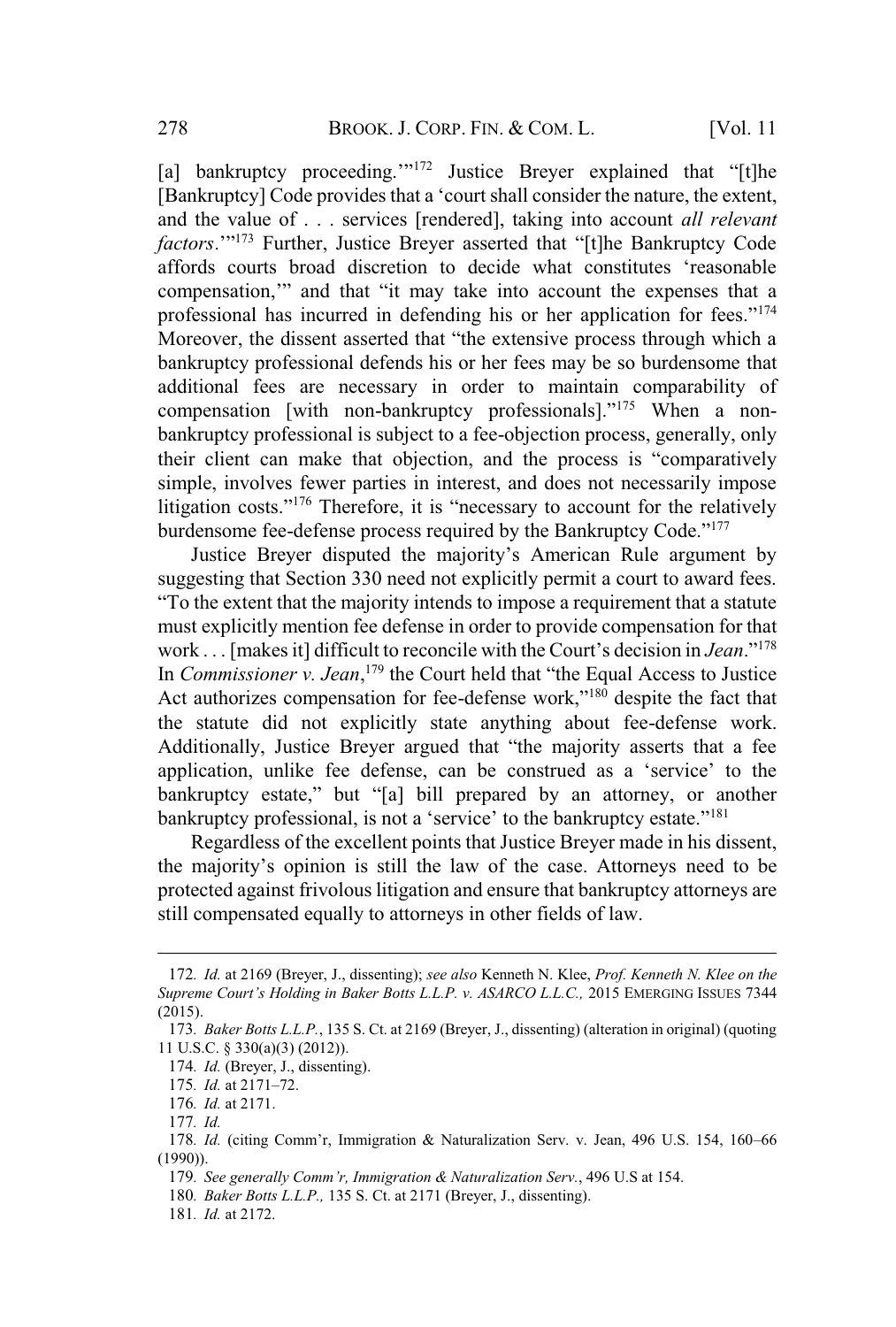#### **D. IMPACT OF BAKER BOTTS**

"For bankruptcy practitioners, the textual literalism of the *Baker Botts* decision reaches a strikingly bad policy result, which incentivizes destructive fee litigation designed to 'hold up' the professionals for discounts on fees against the threat of continued litigation in which the estate professionals bear only downside risk, costs, and delay."<sup>182</sup> The Fifth Circuit offered two suggestions for professionals when deciding *Baker Botts* and proposed: "They can anticipate the possibility of not being reimbursed for defending fee applications by (1) adjusting upward their hourly rates and (2) more thoroughly documenting their fee applications.<sup>183</sup> A concern with those suggestions is that the United States Trustee Program

has implemented revised standards requiring professionals in larger chapter 11 cases 'to establish that the compensation sought is reasonable as compared to the market measured by the billing practices of the applicant and its peers for bankruptcy and non-bankruptcy engagements,' and has a stated policy to 'ordinarily object to fees that are above the market rate for comparable services."<sup>184</sup>

Another concern is that requiring professionals to document fee applications more thoroughly "will simply increase the cost to estates of fee application preparation across the board" and is unlikely to "reduce objections, which . . . are almost always tactically motivated, or eliminate costly proceedings to resolve them."<sup>185</sup>

The *Baker Botts* decision has serious repercussions for all attorneys in the bankruptcy field, from large law firms like Baker Botts, to sole practitioners that represent individuals in Chapter 12 and 13 cases. In *In re Huepenbecker*, <sup>186</sup> the court acknowledged how the recent *Baker Botts* decision reduced the attorney's fees from \$250 per hour to approximately \$146 per hour—a whopping \$104 per hour cut for all of the work the attorney conducted as a result of defending his fee application.<sup>187</sup> The court suggested for other courts to invoke Rule 9011 more frequently; however, as discussed earlier,<sup>188</sup> there is no precedent for the effective use of Rule 9011 in bankruptcy courts for this particular issue.<sup>189</sup> The *Baker Botts* decision will negatively affect the original intentions of the Bankruptcy Reform Act of 1978, in that it may cause a lack of bankruptcy professionals to enter the field

<sup>182</sup>. Klee, *supra* note 172.

<sup>183</sup>. Werkheiser, *supra* note 142, at 65 (citing ASARCO, L.L.C. v. Jordan Hyden Womble Culbreth & Holzer, P.C. (*In re* ASARCO L.L.C.), 751 F.3d 291, 301 n.7 (5th Cir. 2014)).

<sup>184</sup>*. Id.* at 66 (citing Guidelines for Reviewing Applications for Compensation and Reimbursement of Expenses Filed under United States Code by Attorneys in Larger Chapter 11 Cases, 78 Fed. Reg. 36,248, 36,250 (June 17, 2013)).

<sup>185</sup>. Werkheiser, *supra* note 145, at 66.

<sup>186</sup>*. See generally In re* Huepenbecker, 546 B.R. 381 (Bankr. W.D. Mich. 2015).

<sup>187</sup>*. See id.* at 385.

<sup>188</sup>*. See supra* Part III.C & Part III.D.

<sup>189</sup>*. See id.*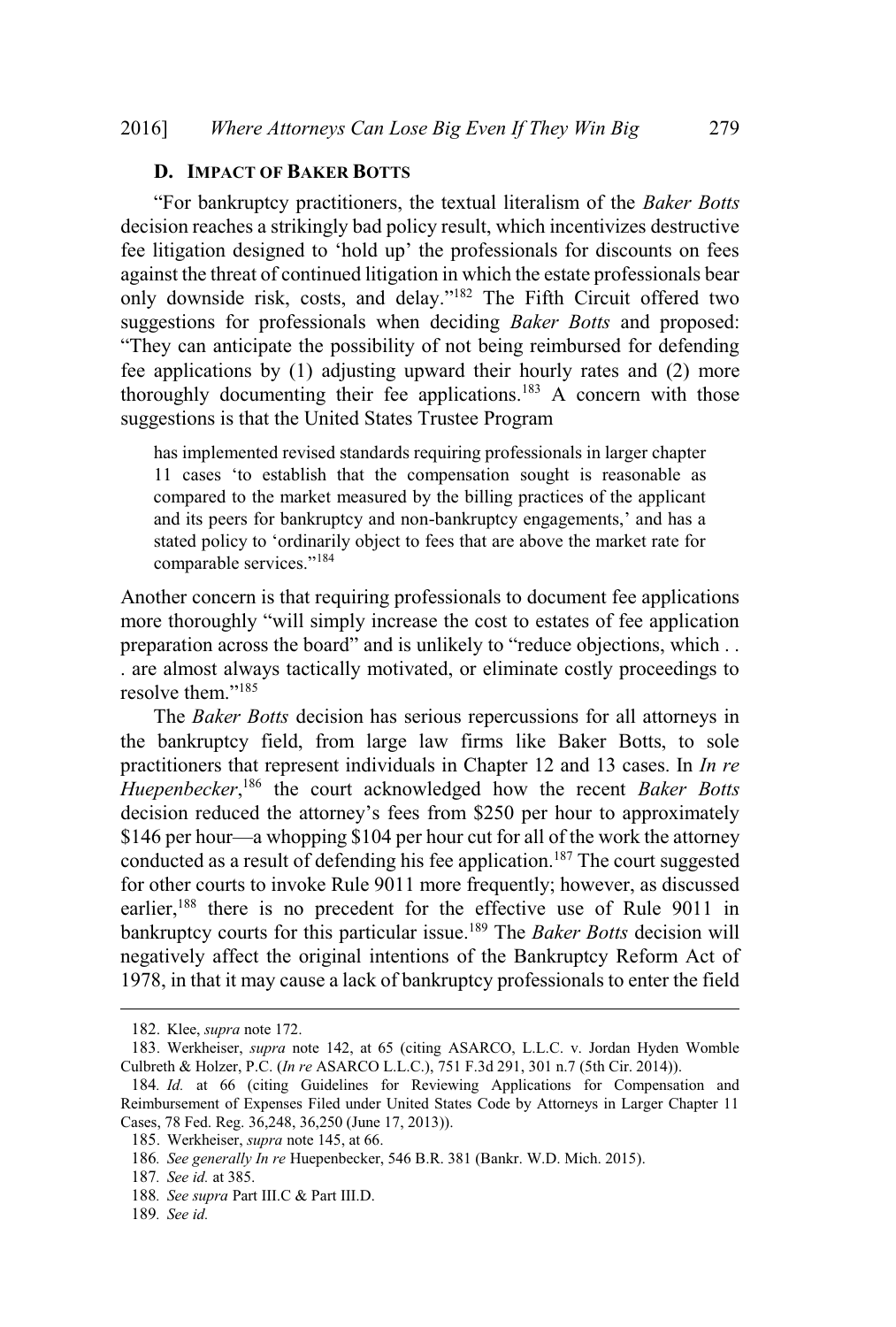knowing that their fees have the potential to be reduced every time they represent their client—even if successful.

#### **IV. SOLUTIONS TO FIX THE INEQUITY**

*Baker Botts* has already begun stirring commotion in bankruptcy courts. Courts have differentiated cases in order to allow attorneys to recover fees from defending fee applications. For example, in *In re Hibbard*, <sup>190</sup> the U.S. Bankruptcy Court for the Middle District of Florida allowed the attorney to recover fees from fee-defense work and distinguished the case from *Baker Botts*. <sup>191</sup> Also, in *SC Real Estate, LLC v. Acevedo*, <sup>192</sup> the U.S. District Court for Northern District of Illinois found that Section 362 should not receive the same treatment as Section 330, because it does not contain the terms "actual, necessary services rendered" and "reasonable attorney's fees," and departs from the American Rule, because Section 362(k) specifically mentions the phrase "attorney's fees."<sup>193</sup> Therefore, the district court granted the recovery of legal fees the attorney incurred for defending his fee application.<sup>194</sup> Seemingly, courts are attempting to fight against the unfair result of *Baker Botts* by either distinguishing cases from the Supreme Court precedent or threatening to sanction debtors who file in bad faith, although there has not yet been an instance where a debtor was actually sanctioned.<sup>195</sup>

As mentioned earlier, neither Bankruptcy Rule 9011,<sup>196</sup> nor FRCP Rule  $11$ ,<sup>197</sup> are adequate safeguards against frivolous litigation, because courts have not been known to enforce sanctions against bad faith litigation.<sup>198</sup> It is surprising that the Supreme Court even argued for such a safeguard when they did not find any sort of bad faith in *Baker Botts*. Outrageously, in *Baker Botts,* ASARCO's parent company was the party advocating the lawsuit against Baker Botts for excessive fees. If the court did not find ASARCO to have conducted their lawsuit in bad faith—a case with the highest fraudulent transfer recovery in history—then the standard is practically useless.<sup>199</sup> This

<sup>190</sup>*. See generally* Herendeen v. Gen. Elec. Credit Union (*In re* Hibbard), No. 8:12-bk-10473- KRM, 2015 WL 7251535 (Bankr. M.D. Fla. Nov. 13, 2015).

<sup>191</sup>*. See id.* at \*4 ("In [*Baker Botts*], the Supreme Court declined to award fees-on-fees under §  $330(a)(1)$  of the Bankruptcy Code. The FCCPA's language explicitly provides for the recovery of 'court costs and reasonable attorney's fees . . . .' Therefore, the Plaintiff [] also recover[ed] reasonable fees for litigating the amount of the fee award.").

<sup>192</sup>*. See generally* SC Real Estate, L.L.C. v. Acevedo, No. 15 C 1104, 2015 U.S. Dist. LEXIS 99066 (N.D. Ill. July 1, 2015).

<sup>193</sup>*. Id.* at n.9.

<sup>194</sup>*. See id.*

<sup>195</sup>*. See In re* Huepenbecker, 546 B.R. 381, 385 (Bankr. W.D. Mich. 2015).

<sup>196</sup>*. See generally* FED. R. BANKR. P. 9011.

<sup>197</sup>*. See generally* FED. R. CIV. P. 11(b)(1).

<sup>198</sup>*. See* Leubsdorf, *supra* note 106, at 29; *see generally* Singer, *supra* note 131, at 701–13 (discussing the confusion in courts when applying the bad faith exception); *see also* Frazin v. Haynes & Boone, L.L.P. (*In re* Frazin), 413 B.R. 378, 402–03 (Bankr. N.D. Tex. 2009) (explaining when courts should allow the bad faith exception).

<sup>199</sup>*. See* Baker Botts L.L.P. v. ASARCO L.L.C., 135 S. Ct. 2158, 2169 (2015).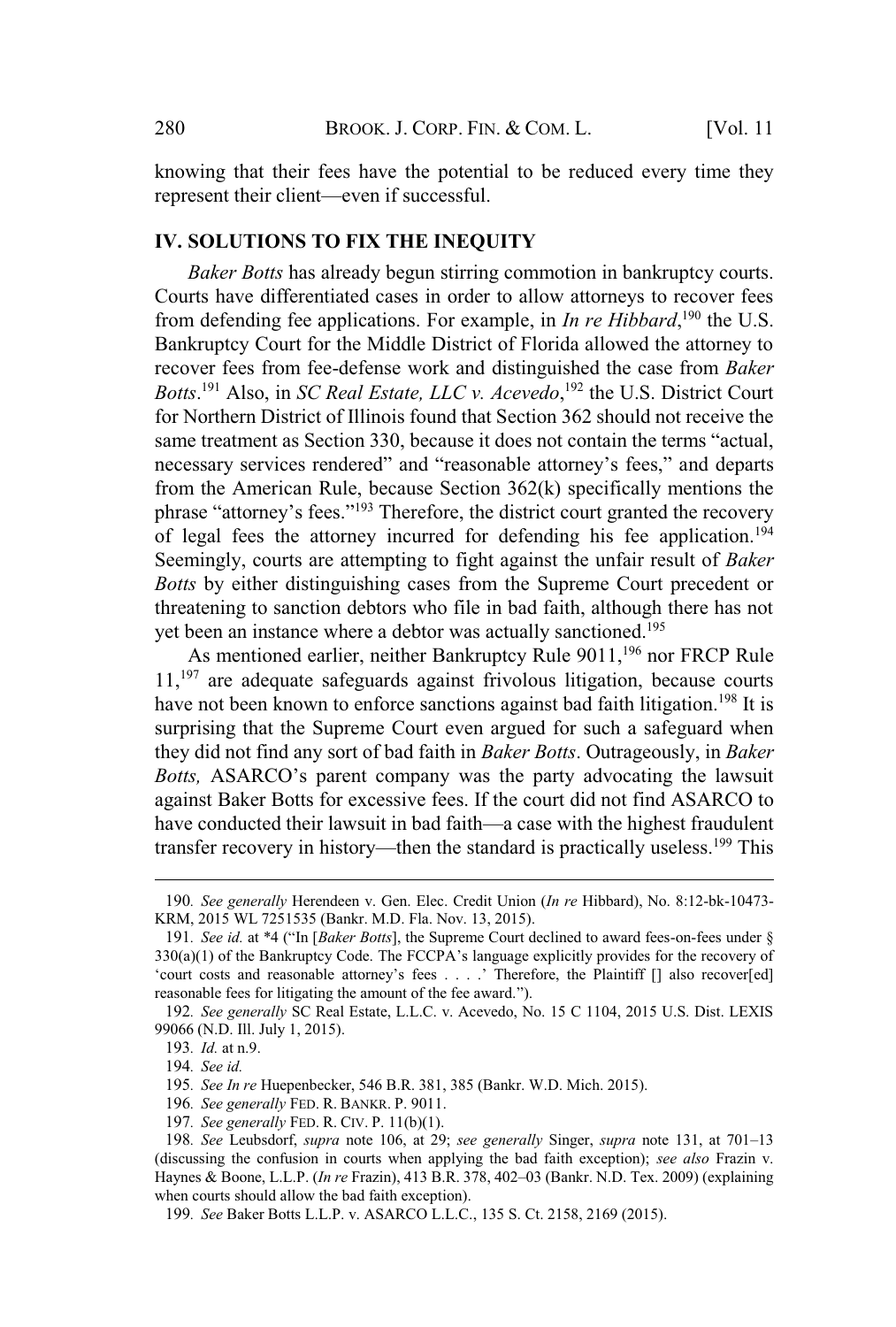is especially so when considering that the fraudulent transfer was directed at the parent company, and the parent company is the reason the lawsuit was initiated, possibly as a form of revenge.<sup>200</sup> If that is not frivolous, spiteful, or bad faith litigation, then it is hard to imagine what would be. Unless the Supreme Court outright overturns its decision, a unique solution must be implemented to fix this inequity towards bankruptcy attorneys.

### **A. CONTRACT AROUND THE DECISION**

One possible solution, according to Gregory Werkheiser, is to "seek approval under  $\S$  328(a) at the time of retention of engagement terms authorizing a professional to seek reimbursement of fees and expenses incurred in successfully defending its fee application."<sup>201</sup>

However, Werkheiser acknowledges that the solution is vulnerable and courts are unlikely to allow attorneys to circumvent the Supreme Court's decision in *Baker Botts* by adding contractual language in their retainer agreements. Furthermore, the idea was proposed in *In re Boomerang Tube, LLC*, "where committee counsel sought to write exceptions to the American Rule as applied to fee-defense litigation in their retention agreements."<sup>202</sup> However, "the [United States Trustee] objected to the inclusion of the fee defense provisions," and the court sustained the Trustee's objection.<sup>203</sup>

A similar method—that would not require leaving Section 330—was proposed by G. Christopher Meyer of Squire Patton Boggs to contract around the issue presented by the *Baker Botts* decision.<sup>204</sup> Meyer suggests including express language about reimbursement in the engagement documents between the attorney and the debtor.<sup>205</sup> However, Meyer acknowledges that there "cannot be a contracted exception to the American Rule when one did not otherwise exist in the statute," leaving no solution for attorneys. 206 Moreover, the *Baker Botts* decision has negatively affected bankruptcy professionals other than attorneys as well.<sup>207</sup>

<sup>200</sup>*. See* Klee, *supra* note 172 ("The reorganized debtor's extensive challenge to the Firms' fees has the appearance of a vindictive attempt to exact a token of revenge by the parent.").

<sup>201</sup>. Werkheiser, *supra* note 142, at 66.

<sup>202</sup>. Mark D. Taylor, *Baker & Botts: Efforts Continue to Define Its Scope*, INSIDE COUNS. (Oct. 21, 2015), http://www.insidecounsel.com/2015/10/21/baker-botts-efforts-continue-to-define-its-sc ope; *see also In re* Boomerang Tube, Inc., 548 B.R. 69, 71 (Bankr. D. Del. 2016).

<sup>203</sup>*. In re Boomerang*, 548 B.R. at 71.

<sup>204</sup>*. See* G. Christopher Meyer, *Baker & Botts – Is the Second Shoe About to Drop?*, <sup>E</sup>SQUIRE GLOBAL CROSSINGS (Sept. 2, 2015), http://www.esquireglobalcrossings.com/2015/09/baker-bottsis-the-second-shoe-about-to-drop/?utm\_source=feedburner&utm\_medium=feed&utm\_campaign= Feed%3A+EsquireGlobalCrossings+%28eSQUIRE+Global+Crossings%29.

<sup>205</sup>*. See id.*

<sup>206</sup>*. Id.*

<sup>207</sup>*. See In re* Walker Land & Cattle, L.L.C., 535 B.R. 348, 358 (Bankr. D. Idaho 2015) (where an accountant who filed a fee application failed to be reimbursed for legal expenses he incurred when defending his fee application because the expenses were held to not be "reasonable and necessary").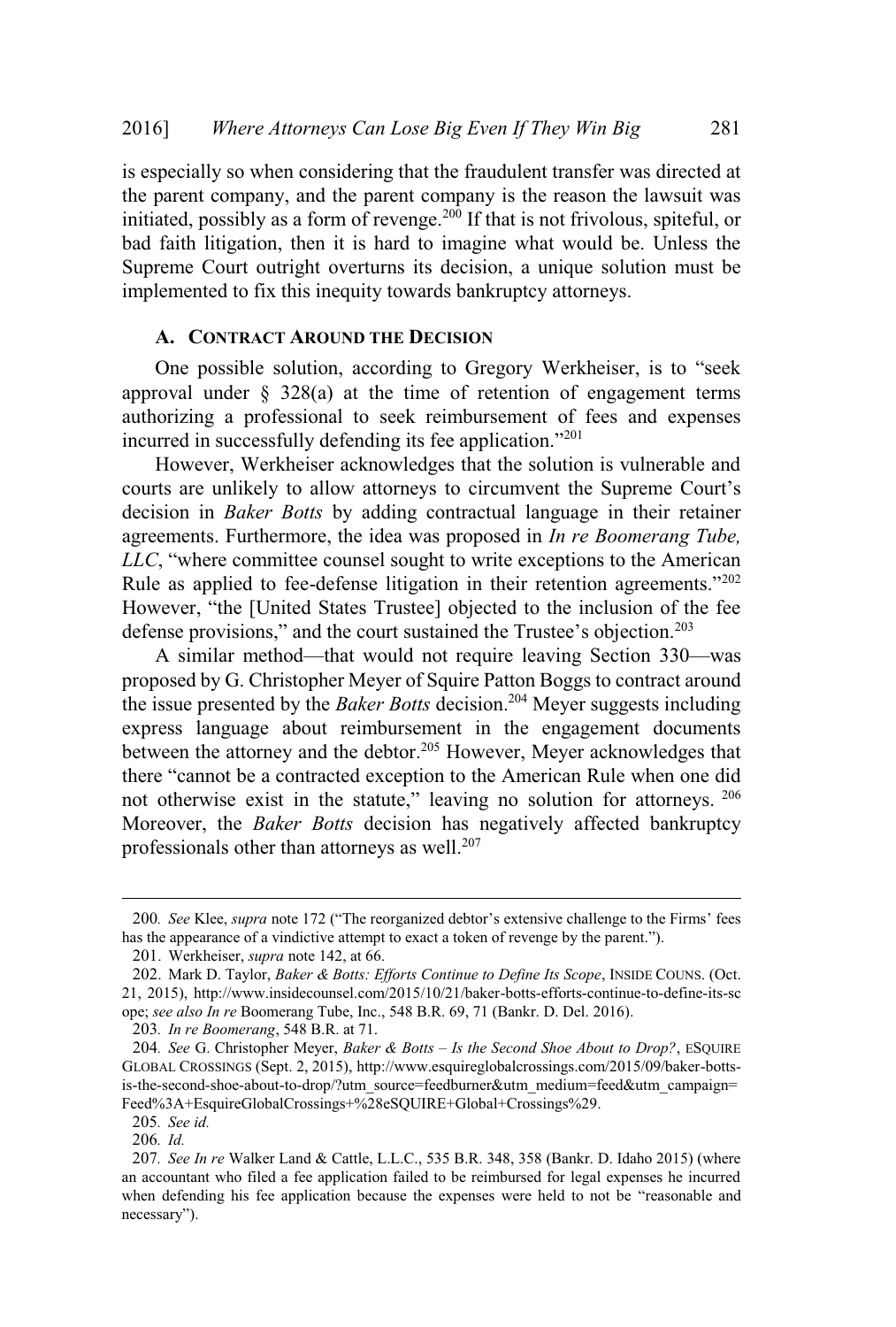Currently, there is no solution, aside from the rare instances of bad faith litigation, to how attorneys should handle fee applications. Bankruptcy professionals are placed at a disadvantage as soon as the debtor decides to litigate for a fee reduction.

#### **B. LEGISLATIVE CHANGE TO SECTION 330**

The simple, although lengthy, solution to the disparity created for bankruptcy practitioners as a result of the *Baker Botts* decision would be to amend Section 330. Congress has the opportunity to either amend current sections of Section 330 or add an entirely new section in regards to defending fee applications.

One suggestion made by Timothy Springer for how Congress can incorporate a rule to reimburse attorneys for fee applications is to amend the language of  $\S$  330(a)(6) to read: "Any compensation awarded for the preparation or the defense of a fee application shall be based on the level and skill reasonably required to prepare or to defend the application."<sup>208</sup> This method would easily resolve the issue presented and seems like a likely solution since the United States government expressed interest in the *Baker Botts* case by submitting an amicus brief.<sup>209</sup> However, it may take Congress years to amend the Bankruptcy Code—if they decide to amend it at all—and in the meanwhile, there are no safeguards in place.

#### **C. PREREQUISITES BEFORE DISPUTING A FEE APPLICATION**

Another viable solution may be to implement a standard that the debtor must meet before he or she can dispute a fee application—essentially challenging the idea at the outset, instead of waiting until it is too late. This way, not only will the attorney be put in a position to carefully decide whether to settle or litigate, but the debtor will also be put in that same position. Since bankruptcy court opinions should only be overturned for an abuse of discretion, $2^{10}$  the debtor should emphasize a good faith reason as to why the fee application is still excessive—after review by the United States Trustee and the court—therefore, putting the burden on the debtor.

Furthermore, bankruptcy courts can require debtors to first handle the issue with the Trustee. Instead of immediately litigating, the debtor would have to take the time to deal with the Trustee—since the Trustee initially approved the fee application—and get approval to litigate. These responsibilities are well in line with what the Trustee does on an ordinary basis, as well as the Trustee's mission statement: "[t]he mission of the United

<sup>208</sup>. Springer, *supra* note 94, at 556 (also explaining the unlikely possibility that if Congress decided to adopt the opposite approach, then Congress can amend Section  $330(a)(4)$  to explicitly "disallow fees and expenses incurred in defending a fee application under  $\S 330(a)(2)$ ").

<sup>209</sup>*. See generally* Baker Botts L.L.P. v. ASARCO L.L.C., 135 S. Ct. 2158 (2015).

<sup>210</sup>*. See id.*; Barron & Newburger, P.C. v. Texas Skyline, Ltd. (*In re* Woerner), 783 F.3d 266, 277 (5th Cir. 2015).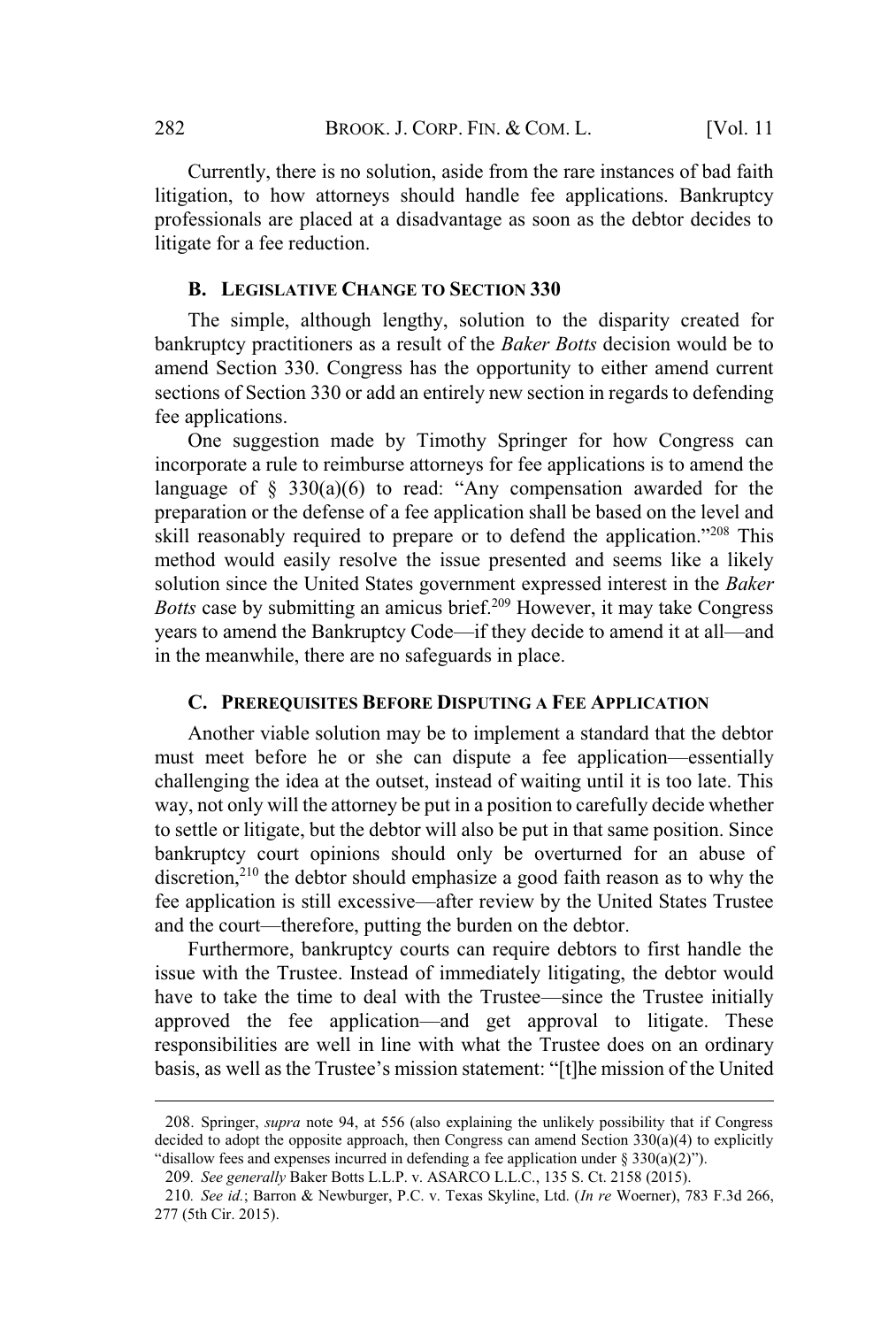States Trustee Program is to promote the integrity and efficiency of the bankruptcy system for the benefit of all stakeholders – debtors, creditors, and the public."<sup>211</sup> Therefore, the Trustee would act almost as an arbitrator prior to allowing a debtor to sue their attorney in court.

Additionally, courts can also be more stringent on arguments against fee applications at confirmation hearings. Although this allows judges much discretion on the overall fee application, there may not be a better person to justify a fee application than the trial judge who heard the case and dealt with the parties first hand. Alternatively, judges can request for the parties to arbitrate instead of litigate fee applications to lower costs.

As a result, with these limitations on the debtor prior to litigating against a fee application, they may have to think whether they have enough resources to carry the burden and prove to the Trustee and the courts that the fee application is truly excessive. If nothing else, this may limit the total number of fee application disputes due to the stringent standard.

#### **CONCLUSION**

Bankruptcy professionals must be protected to uphold Congress's desire to keep professionals in the bankruptcy field.<sup>212</sup> Since the *Baker Botts* decision, the playing field is no longer even, and debtors gain the upper hand on attorneys—similar to before the Bankruptcy Act of 1978. Debtors can litigate against their attorneys if they want to reduce their legal fees and without effective safeguards, attorneys are left defenseless. By evening the playing field once again, and placing a higher burden on plaintiffs to challenge the integrity of attorneys' fee applications, bankruptcy professionals can continue to strive. Attorneys cannot sit around and hope that Congress quickly passes legislation (if it passes legislation at all) fixing the negative effects of *Baker Botts*, while they are forced to receive less compensation if their clients sue them. In the interim, the U.S. Trustee Offices can be more effective than the currently feeble safeguards of Bankruptcy Rule 9011 or FRCP 11. The United States Trustee Offices can create a barrier for frivolous litigation and become the first line of review on appeal. Attorneys will no longer have to worry about an effective pay cut due to incurring additional costs when defending their fee applications in court. The higher standard will result in courts and Trustees having greater control in the faith of fee applications and remove the current lose-lose situation for bankruptcy attorneys.<sup>213</sup>

<sup>211</sup>*. U.S. Trustee Program, About the Program,* U.S. DEP'<sup>T</sup> OF JUST., (May 12, 2016) http://www .justice.gov/ust/about-program.

<sup>212</sup>*. See* H.R. REP. NO. 598, at 329–30 (1977); *see also* S. REP. NO. 989, at 39–40 (1978).

<sup>213</sup>. Even where an attorney is successful in defending his fee application, this success is limited because he still suffers the costs of defending the application, which results in a loss for the attorney. The only alternative is to settle with the debtor and discount the attorney fees. On the contrary, if